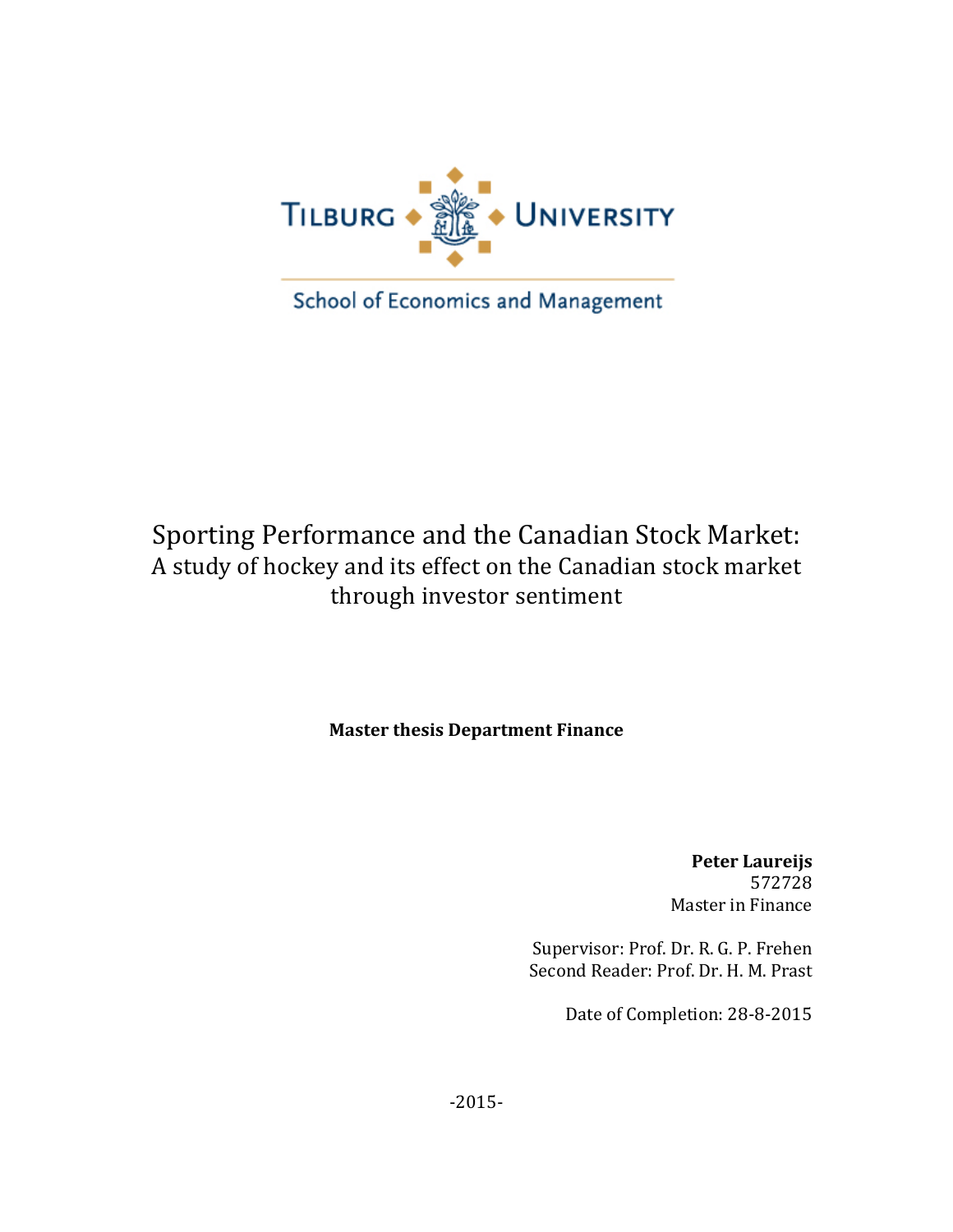## Sporting Performance and the Canadian Stock Market: A study of hockey and its effect on the Canadian stock market through investor sentiment<sup>\*</sup>

## **Peter Laureijs**

*Tilburg University*

**ABSTRACT:** Focusing on the relationship between sporting performance and national stock markets, this research takes a behavioral finance approach in an attempt to explain stock price movements. Motivated by Boyle and Walter (2003), who studied the New Zealand stock market and the All-Blacks Rugby team, a similar approach is used to capture any effect from Canadian National Hockey League team games – against U.S. teams – on the Canadian stock market through investor sentiment. The primary analysis finds no results statistically significant from zero, indicating that stock returns are independent from the performance of Canadian hockey teams. However, by performing the analysis on the day of the Canadian game results, statistically significant results are found, although they contradict theory.

*Keywords:* sporting performance, behavioral finance, investor sentiment, stock market

<sup>∗</sup> I would like to thank my supervisor, Prof. Dr. R.G.P. Frehen, for his time spent advising and supporting me with this thesis.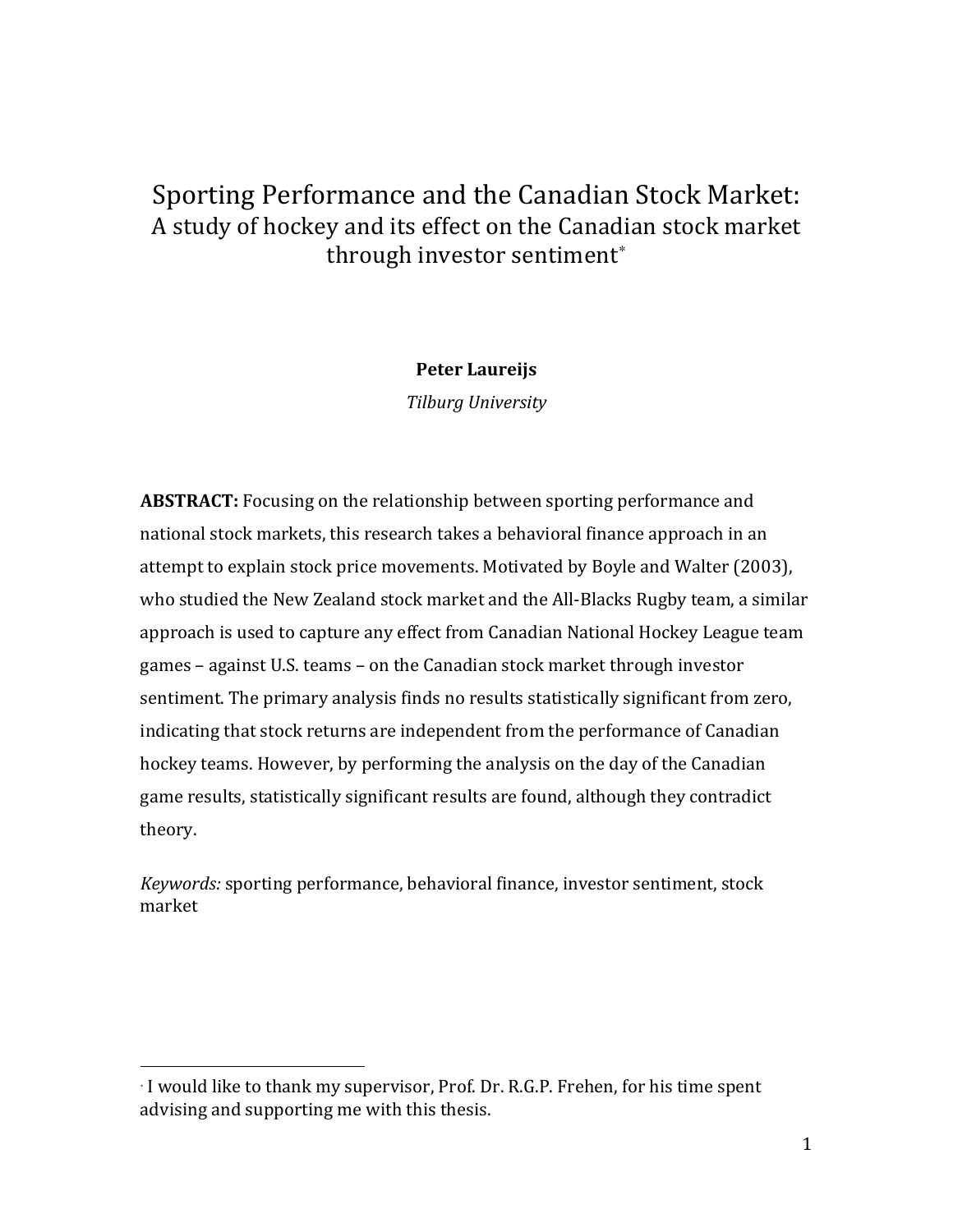Standard finance theory is backed by the Efficient Hypothesis Theory (Fama, 1991), which carries the belief that asset prices are rational. Stock market returns should, therefore, not be affected by any irrelevant, or economically neutral, information. Behavioral finance proponents attempt to disprove this theory by finding economically neutral, yet emotionally impactful events that have an effect on an investor's mood, and by extension their risk-tolerance.

Boyle and Walter (2003) attempted to use sporting events as an emotionally impactful variable in their study. While controlling for several economic indicators, they analyzed the effect of sporting performance of the New Zealand All-Blacks, an international rugby team, on the New Zealand stock market. After performing their regression, as well as several robustness checks, they concluded that there was no relationship between the game results and the stock market returns. However, they recommended that future research extend this model into other markets and sporting events.

Ice hockey has a rich history within Canada and is widely accepted as its national sport. Researchers have found evidence that the results of hockey games against international opponents could have an impact on the mood of Canadian investors (Robidoux, 2002; Sloan, 1989). The impact on the mood of investors could potentially be measurable within the country's stock market if it led to a change in investors' risk aversion towards their investments. These findings guide this paper into the study of whether there is an influence from non-economic events upon the Canadian stock market, leading to irrational – or non-intrinsic – prices, cultivated by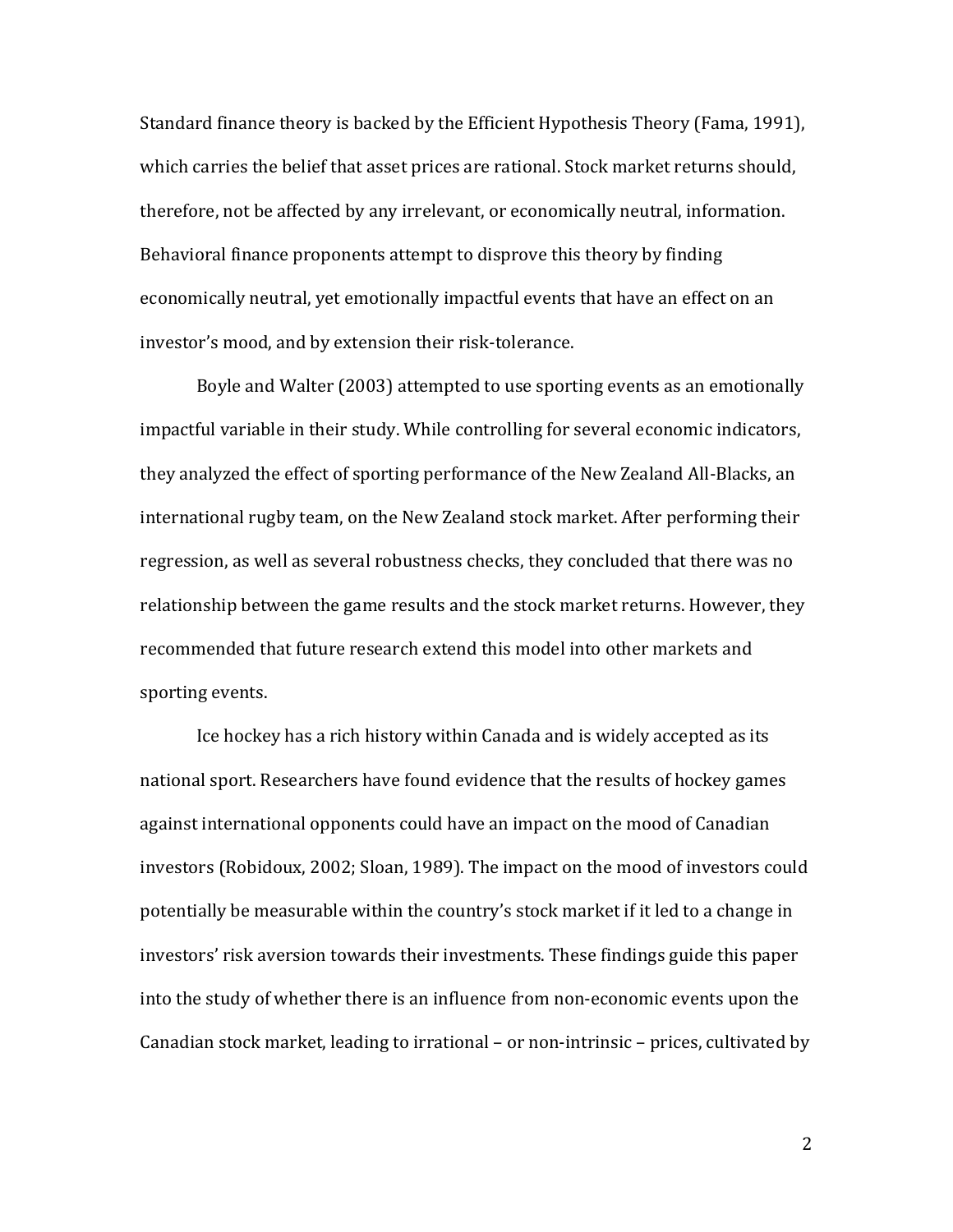the irrational absorption of non-economic information into economic decisions by investors.

Following the model of Boyle and Walter (2003), this paper conducted several time-series regressions on a daily basis. A lag effect on the game results was used, which allowed a full day of trading to occur when the game outcome was known. The lag effect was also employed by Edmans, Garcia and Norli (2007), who found a significant relationship between soccer game losses and negative stock market returns.

This paper's sample consists of 1559 time-series observations, from July 2009 to July 2015. The primary analysis revealed the expected direction of the hockey game results effect, but was not statistically significantly different from zero. For example, a one unit increase in the game results will have a 2.36% increase in the probability of positive stock market returns. However, this result has a p-value of 0.66, and is therefore insignificant.

In performing additional tests, the loss effect is tested by using a dummy variable. This test revealed that when looking only at negative game result days, there is a negative, but insignificant, association on stock market returns. Next, the event-day effect was tested; that is, removing the lag effect on game results. Interestingly, when looking at the size of the impact on the stock market, there is a significant relationship found. For example, a one unit increase in Canadian game results leads to an increase in the Canadian stock market return by \$0.0006. This result is perplexing when weighed with the knowledge that the Canadian stock market closes before the large majority of any hockey games take place. An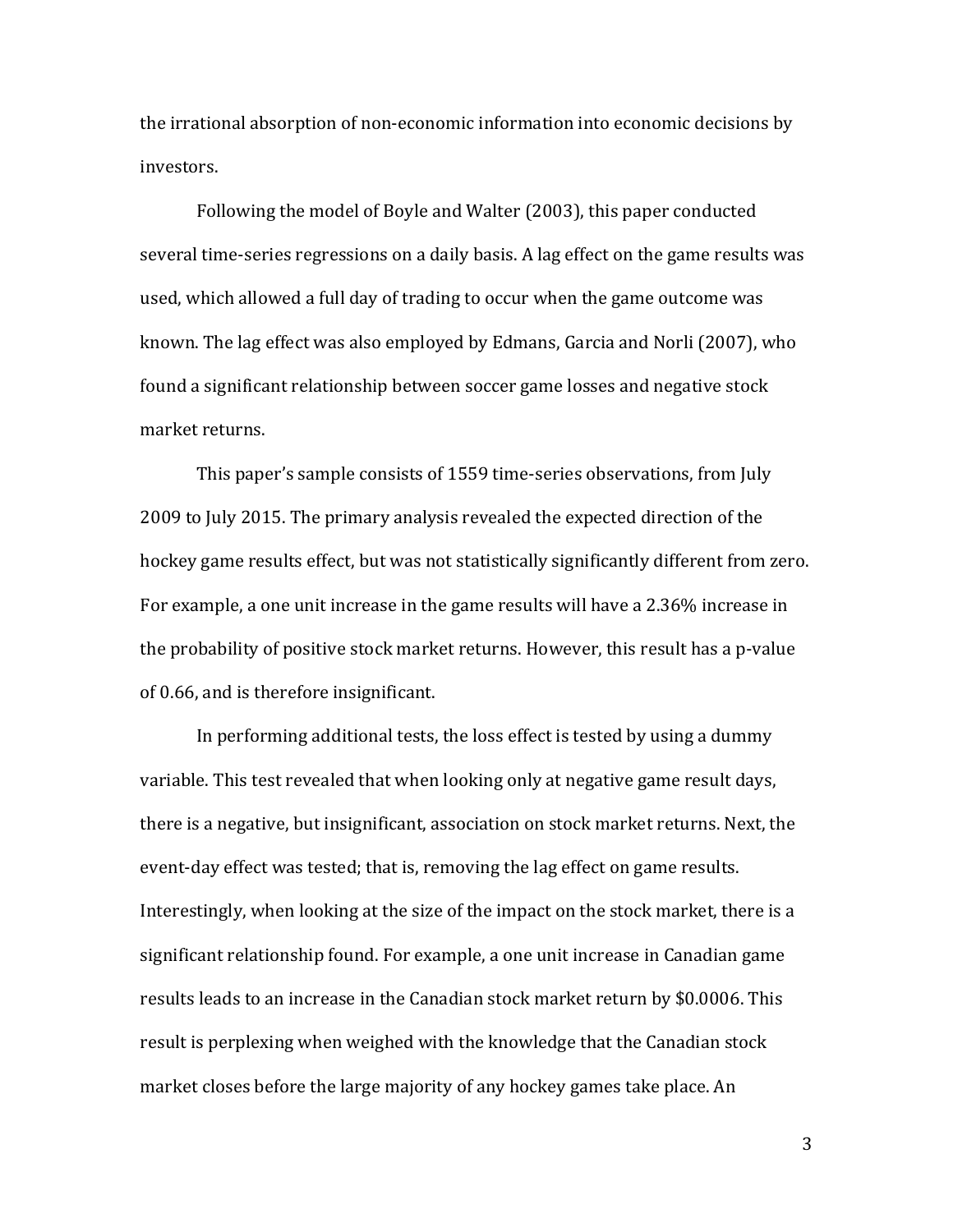additional test is employed as an extension of the loss effect where each category is separated by whether the negative result day is positive, neutral or negative. When including the lag effect, the results are all statistically insignificant. However, when conducting the same study, and removing the lag effect on game day results, the size of the effect that game results have on the stock market are significant for both positive and negative game days. The movement of positive (negative) game day result, when Sentiment Persists, from 0 to 1 produces a  $0.08$  (-0.08) percent change to the stock market with 97% and 99% confidence levels, respectively. As expected, neutral games provided no results significantly different from zero. Finally, a last additional test includes lagged stock returns to provide stronger explanatory power to the model and to view the effect it will have on Canadian game results explanatory power. This test shows that by adding lagged stock returns, there is an economically small effect on CDN game results explanatory power.

In conclusion, this research presents findings regarding the relationship between sporting performance and the stock market. This expands upon current literature by exploring, to my knowledge, an untested market. In addition, it contributes to the growing body of behavioral finance literature, which attempts to disprove standard finance theory.

The paper proceeds as follows: Section 1 presents the literature review, Section 2 discusses the research methodology, Section 3 illustrates the sample, Section 4 provides the empirical results, Section 5 displays the additional tests, and Section 6 contains the conclusion.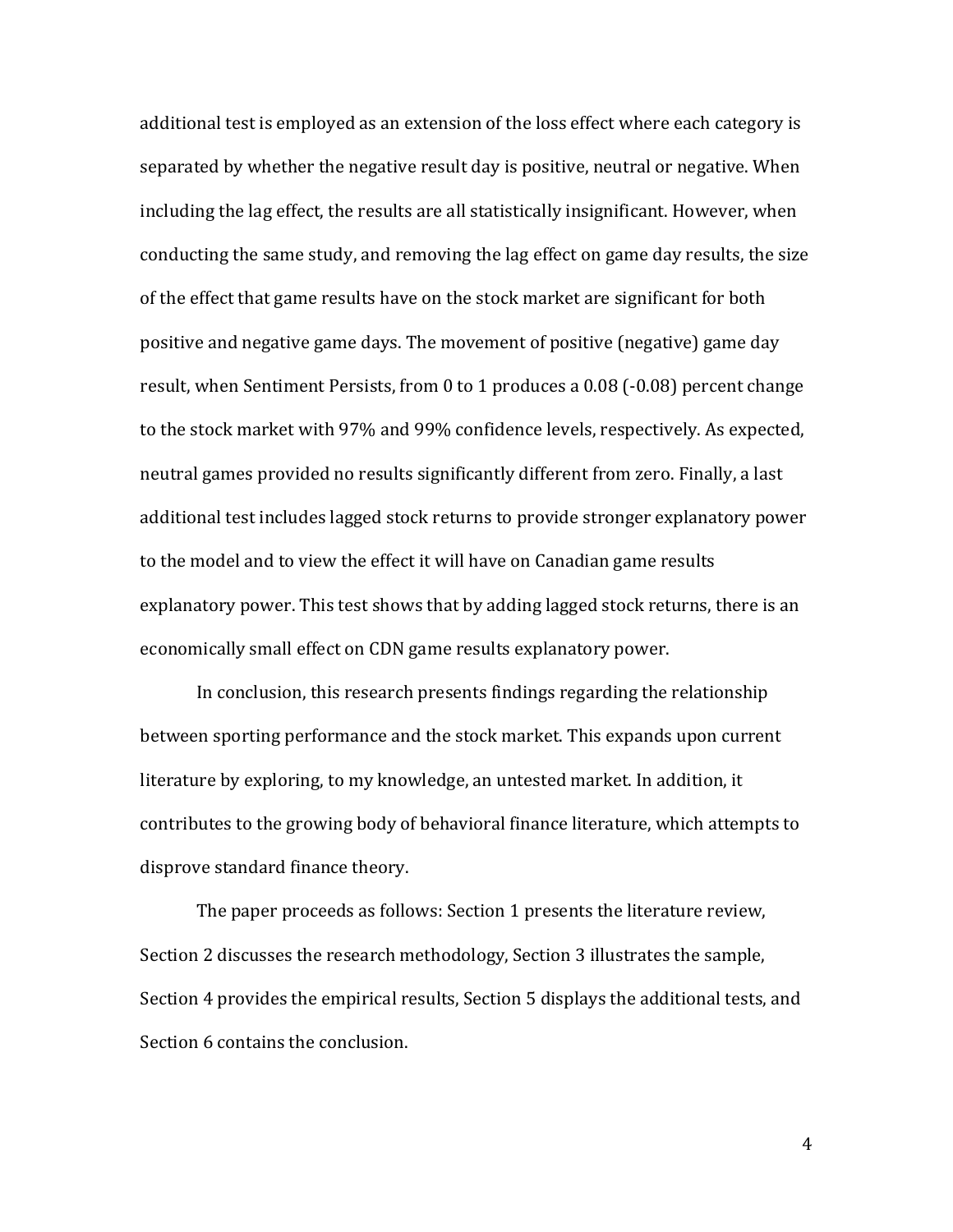#### **1. Literature Review**

"Equity capital markets are unarguably the most visible and transparent part of the Canadian financial system. Together, the Toronto Stock Exchange (TSX) and the TSX Venture Exchange had a market capitalization of \$1,215 billion at year-end 2003, representing 98 per cent of Gross Domestic Product" (Hendry and King, 2004). Such a behemoth of power and influence within the Canadian marketplace, with tentacles reaching foreign governments and investors around the globe; it would be comforting to know that the Canadian equity capital markets were efficient. Market inefficiencies have been seen numerous times across several different markets, dating back several centuries. In their major form, they come as bubbles, which can wreak havoc upon a region or, amplified by pronounced financial globalization, the world. "Bubbles always implode, since by definition they involve non-sustainable increases in the indebtedness of a group of borrowers or non-sustainable increases in the prices of stocks" (Kindleberger and Aliber, 2011).

Popular examples of speculative bubbles, and the ensuing crash of a market, include the Dutch Tulip Bulb bubble of the 1630s, the late 1920s stock price bubble, the Japanese property bubble of the  $1980s$ , the crash of the dot-com bubble in 2000, and the United States housing bubble of 2008. "Manias – especially macro manias – are associated with economic euphoria; business firms become increasingly upbeat and investment spending surges because credit is plentiful" (Kindleberger and Aliber, 2011). It is observable across time that there can be a colossal and/or systemic negative effect caused by the mispricing of assets.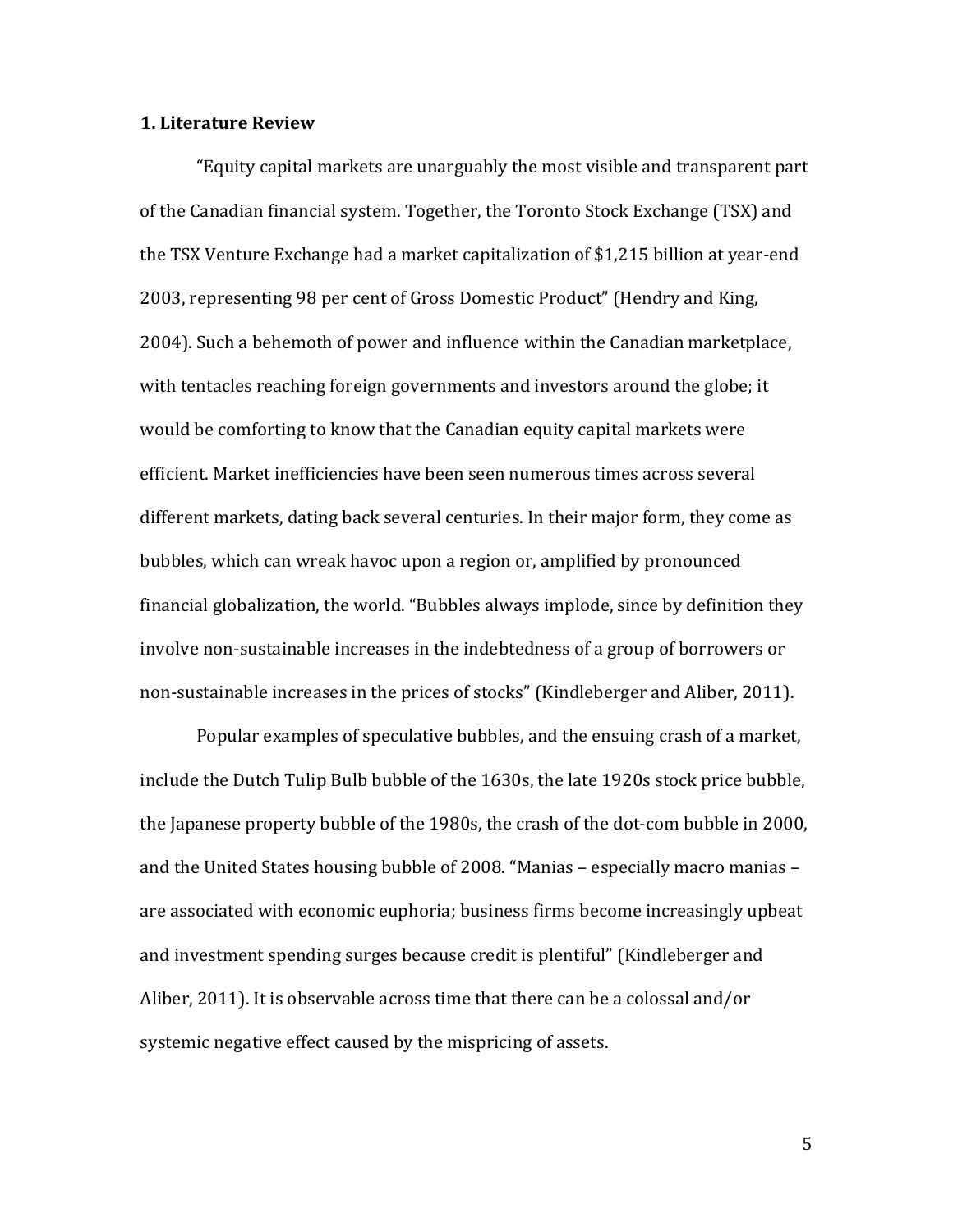Individuals within a country dictate the prices of their equity capital market as a collective, whether working for a large institution that invests in equity markets or investing their own capital. When examining at this micro level, it becomes important whether or not the market is efficient and immune to economic – or noneconomic – euphoria. Before delving deeper into the issue of non-economic events, and its potential effect on the equity capital market of Canada, it would be prudent to visit a background on the current theory and literature of finance.

There are currently two fields of finance theory that are competing to explain, and therefore predict, asset prices. Standard finance theory, which includes the Efficient Market Hypothesis, has long been acknowledged as the bible for finance theorists and professionals. The efficient market hypothesis carries the belief that asset prices are rational; that they properly reflect all information relevant to their future economic prospects (Fama, 1991). Asset prices should, therefore, not be affected by any irrelevant, or economically neutral, information. Thaler (1999) concisely summarizes this as follows:

"Modern financial economic theory is based on the assumption that the "representative agent" in the economy is rational in two ways: The representative agent  $(1)$  makes decisions according to the axioms of expected utility theory and  $(2)$ makes unbiased forecasts about the future."

Its more recent contender, behavioral finance, argues "investors routinely and systematically make cognitive errors, thereby resulting in prices that deviate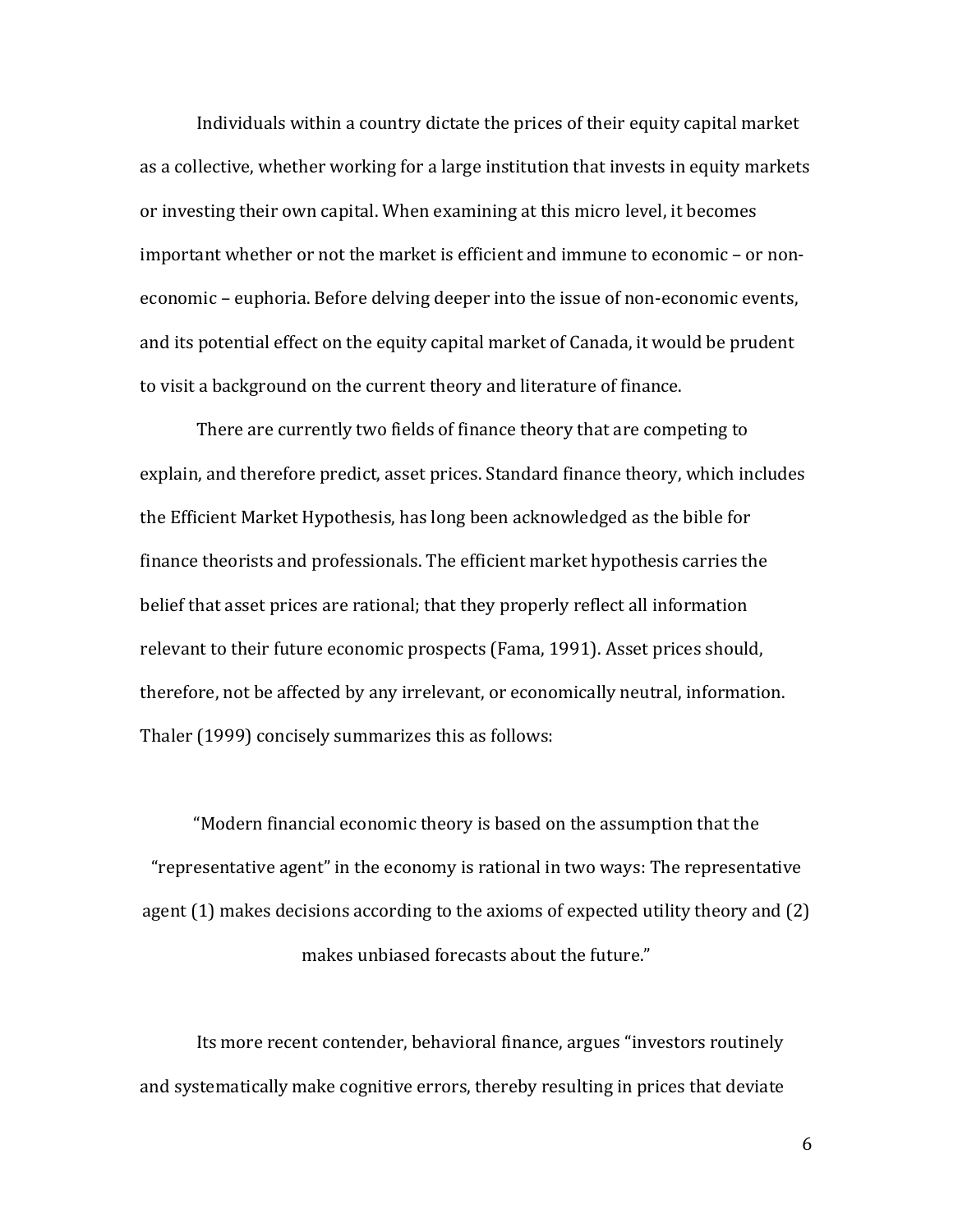from the pure rationality of an efficient market" (Boyle and Walter, 2003). Behavioral finance is a field that aims to merge behavioral and cognitive psychology theory with standard economics and finance to explain why individuals make irrational financial decisions.

Inspired by research in psychology on how certain events affect the emotions and mood of individuals, Saunders (1993) and Kamstra, Kramers and Levi (2000) provide evidence that stock market prices are indeed influenced by economically neutral events, such as the weather, through its psychological effect on investors' sentiment. Saunders (1993) found that daily returns on the AMEX and NYSE are negatively correlated with the cloud cover percentage for that day in New York. Kamstra, Kramers and Levi (2000) discovered that the days that follow the daylight savings change have significantly lower returns on the stock price indexes of four countries. 

In the search for other economically neutral and emotionally significant events that may affect investor sentiment, several authors have performed analysis in the field of sporting performance and its effect on the stock market. Boidoa and Fasanob (2007) conducted a study on the Italian Stock Exchange and Italian football matches. They chose three Italian football teams, who were publicly listed on the stock exchange, and determined that the average price/return ratio following wins is higher than average price/returns following losses (Boidoa and Fasanob, 2007). Since these three football teams are listed on the stock exchange, their irrational price fluctuations could affect the Italian Stock Exchange as well, although the effect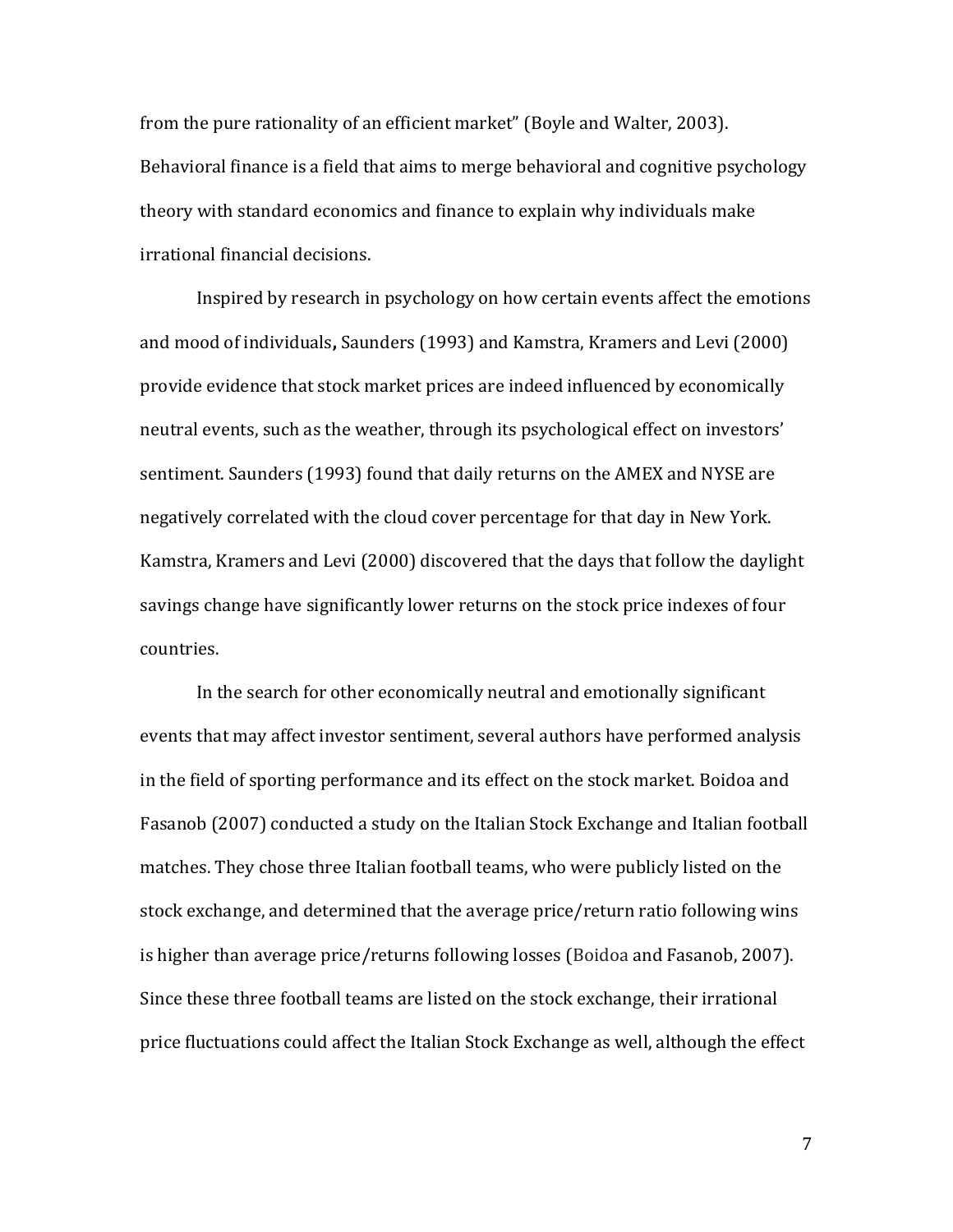would be very small since they would make up a small portion of the stock exchange.

Edmans, Garcia, and Norli (2007), motivated by psychological evidence of a strong link between soccer results and mood, did a study on international soccer results and its effect on the stock market. They found a significant market decline after soccer losses. Unlike Boidoa and Fasanob (2007), their study did not rely on any teams being publicly listed on the stock market. They also documented a statistically significant loss effect, although smaller, after international cricket, rugby, and basketball games. Ice hockey games were studied on an international scale, but the results were not consistent with Edmans, Garcia and Norli (2007) analysis. Edmans, Garcia, and Norli (2007) acknowledged that this is likely because these sports are second in importance, relative to soccer, in most European countries. Having included 8 countries – Canada, Russia, and six European countries – it is likely that their results were hampered by the 'secondary' nature of the sport in the six European countries.

Similarly, Boyle and Walter (2003) study the impact of sporting success on the stock market using the New Zealand All-Blacks rugby team and the New Zealand stock market. The use of sporting performance as the economically neutral event was partly motivated by Hirt et al (1992), who found that "individuals' estimates of their own future abilities and performances are positively correlated with sporting team success" (Boyle and Walter, 2003).

Searching for a sport that may have a significant impact on the Canadian Stock Market, the national sport of Canada, seems an obvious candidate. Hockey has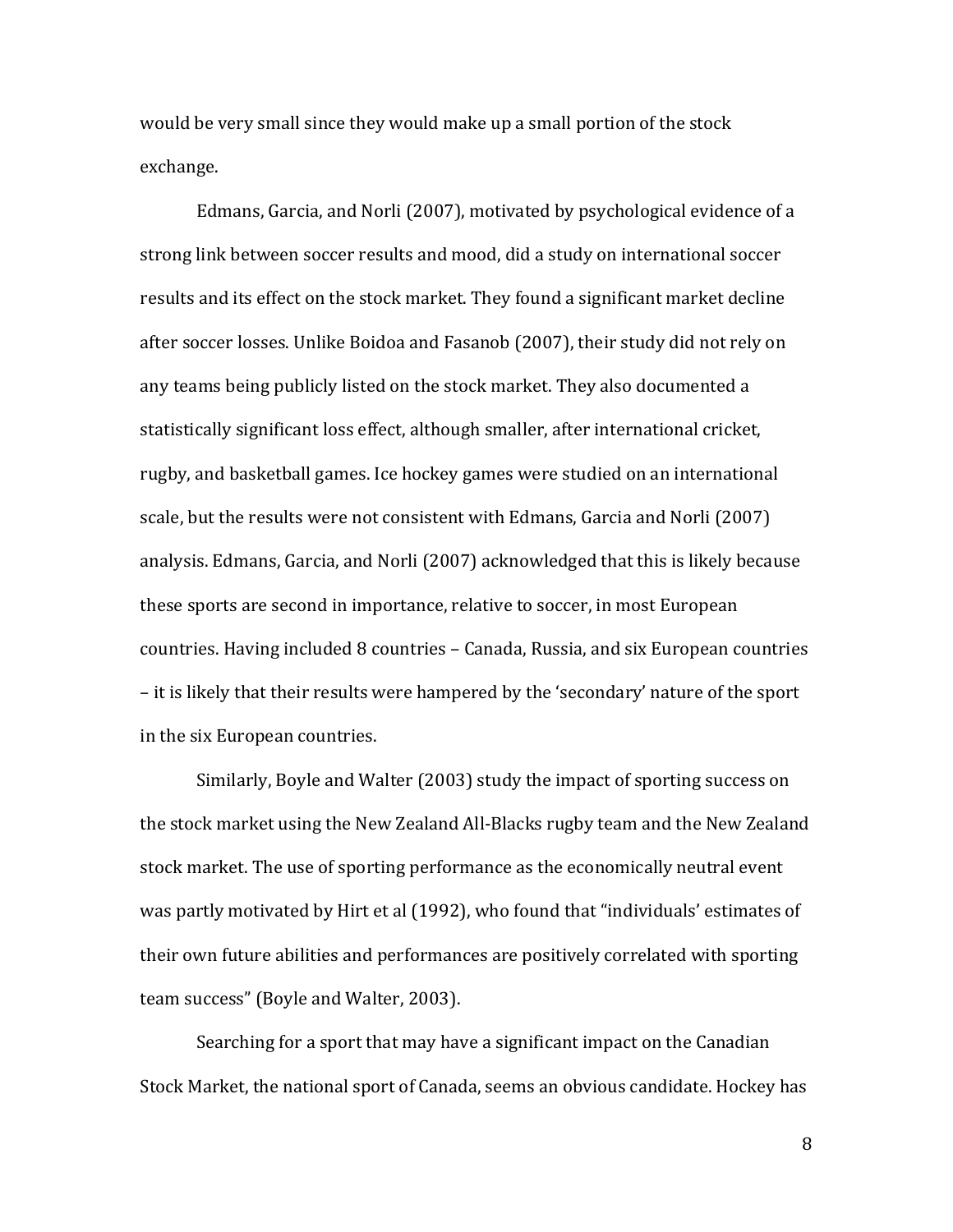a rich history as the national sport of Canada. Robidoux (2002) wrote "...there has been one expression of nationalism that has remained constant since confederation, that being the game of ice hockey". Sloan (1989) wrote "When Team Canada lost to Russia's national hockey team in 1972 the consequences were described as a "national castration". The reverse occurred when the U.S. Olympic Hockey team defeated the heavily favored Russian Team in 1980."

It can be suggested that the performance of Canadian hockey teams could affect the mood of Canadian fans, either positively through a sporting success or negatively through a sporting loss. An extension of this would be to suggest that Canadian fans' mood could be measurable within the country's stock market if it led to them being more or less risk averse in their investments. However, Boyle and Walter (2003) recognized that the winning team's positive psychological impact could be offset by the losing team's negative psychological impact, which could result in no change to market prices. Boyle and Walter (2003) addressed the issue by choosing a sporting event where the majority of market participants share the same desire for the sporting team's performance, such as an international event.

The National Hockey League (NHL), the most popular professional hockey league in North America, has undergone massive development in the United States of America. This resulted in the majority of NHL teams to be located south of the Canadian border. The fact that there are significantly more NHL teams located in the United States than in Canada can be seen as a benefit to a study that requires an international nature. This is because the majority of hockey games that a Canadian NHL team will play will be against a team from the United States. To illustrate, 7 of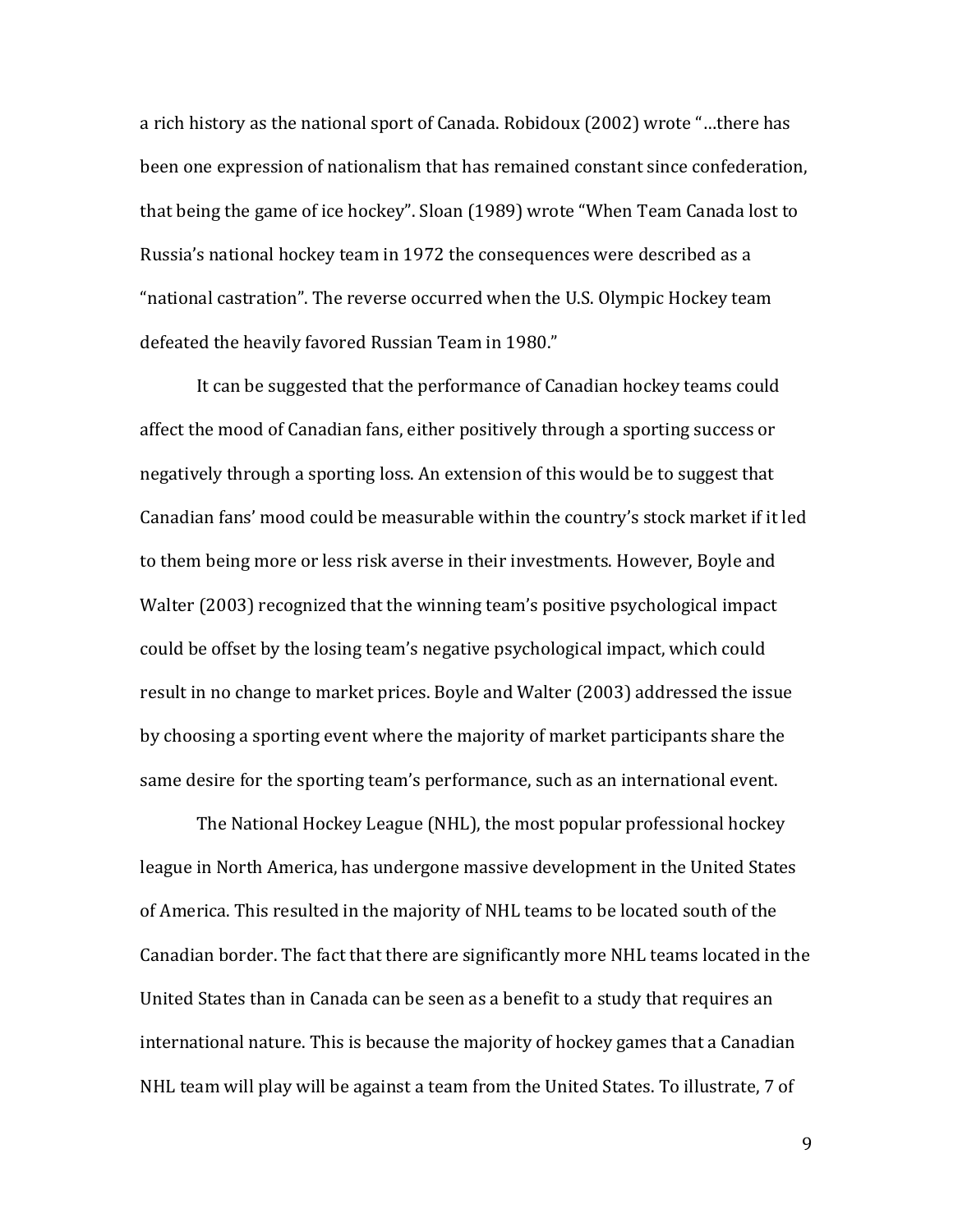the 30 NHL franchisees are located in Canada, while the remaining 23 are within the United States. This means that 76.67% of the teams in the National Hockey League are U.S. teams. To further exemplify, the Montreal Canadiens' played 162 regular season games from 2013 to 2015. Of the 162 games, 130 of these were against teams from the United States, amounting to 79.27% of hockey games. This high percentage of international games allows for fewer games being excluded from the sample. When gauging the psychological impact created from a match between two Canadian teams, it is possible that the two effects, positive and negative, would negate each other. However, when looking purely at Canadian versus U.S. games, this offsetting effect should be overcome. Although fans would generally prefer only their own team to win, and not any other Canadian team, this paper assumes that fans only focus their attention on the matches of their own team. Therefore, they should not be emotionally impacted and there should not be an offsetting factor by the fans of the other Canadian teams.

The purpose of this paper is to determine whether there is an influence from non-economic events upon the Canadian stock market. This paper examines whether Canadian investors irrationally include non-economic information into their economic decisions, which could lead to non-intrinsic prices in the Canadian stock market. Based on empirical findings in Boyle and Walter (2003) and Edmans, Garcia and Norli (2007), this research acts as an extension to existing literature on the relationship of sporting performance and the stock market. It will test a different market and sport in an attempt to provide more robust evidence in the area of study.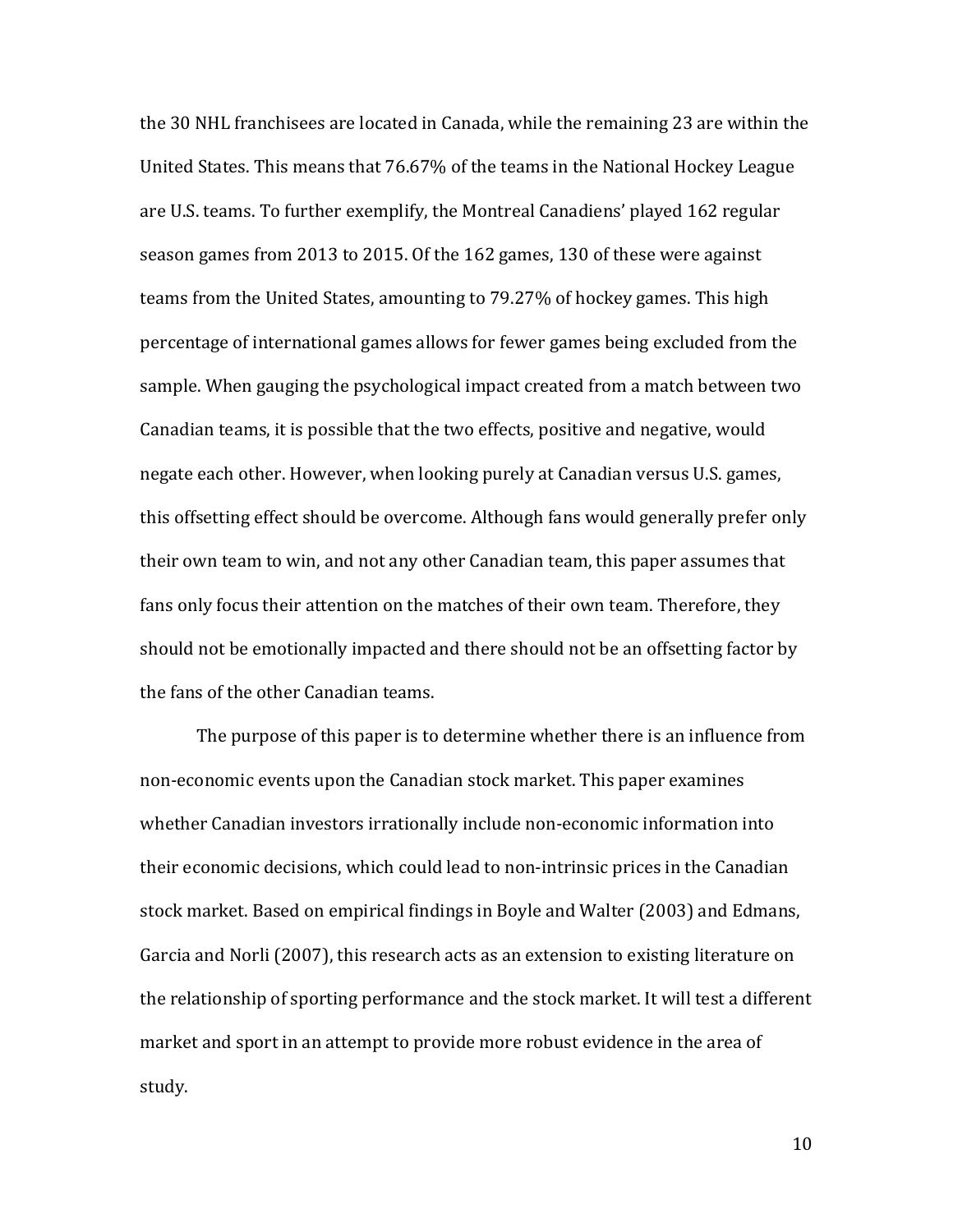#### **2. Research Methodology and Preliminary Results**

To test the hypothesis that Canadian NHL team game results against American teams have an effect on the Canadian equity market, a similar model to that of Boyle and Walter (2003) is employed.

$$
CEM_t = \beta_1 + \beta_2 * CDN_R_{t-1} + \sum_{j=1, J} \beta_j * CV(j) + \epsilon_t
$$

 $CEM_t =$  Canadian Equity Market returns at time t

CDN  $R_{t-1}$  = Canadian Game Results at time t-1

 $CV(i) = Control Variables$ , as illustrated below

#### **2.1. Dependent Variable**

To determine whether there is a relationship between the Canadian game results and the CDN stock market, and if this relationship is significant, daily data are used from July 2009 to July 2015. The indicator of the Canadian stock market is the S&P/TSX Composite Index, and was collected from Google Finance. This is the primary indicator for Canadian-based, Toronto Stock Exchange listed companies, covering approximately 95% of the Canadian equities market. Following Boyle and Walter (2003) two regression models were used. For the first regression, a binary dependent variable will be set equal to 1 if the Canadian stock market return is positive, and 0 otherwise. For the second regression, the dependent variable is the daily Canadian stock market return.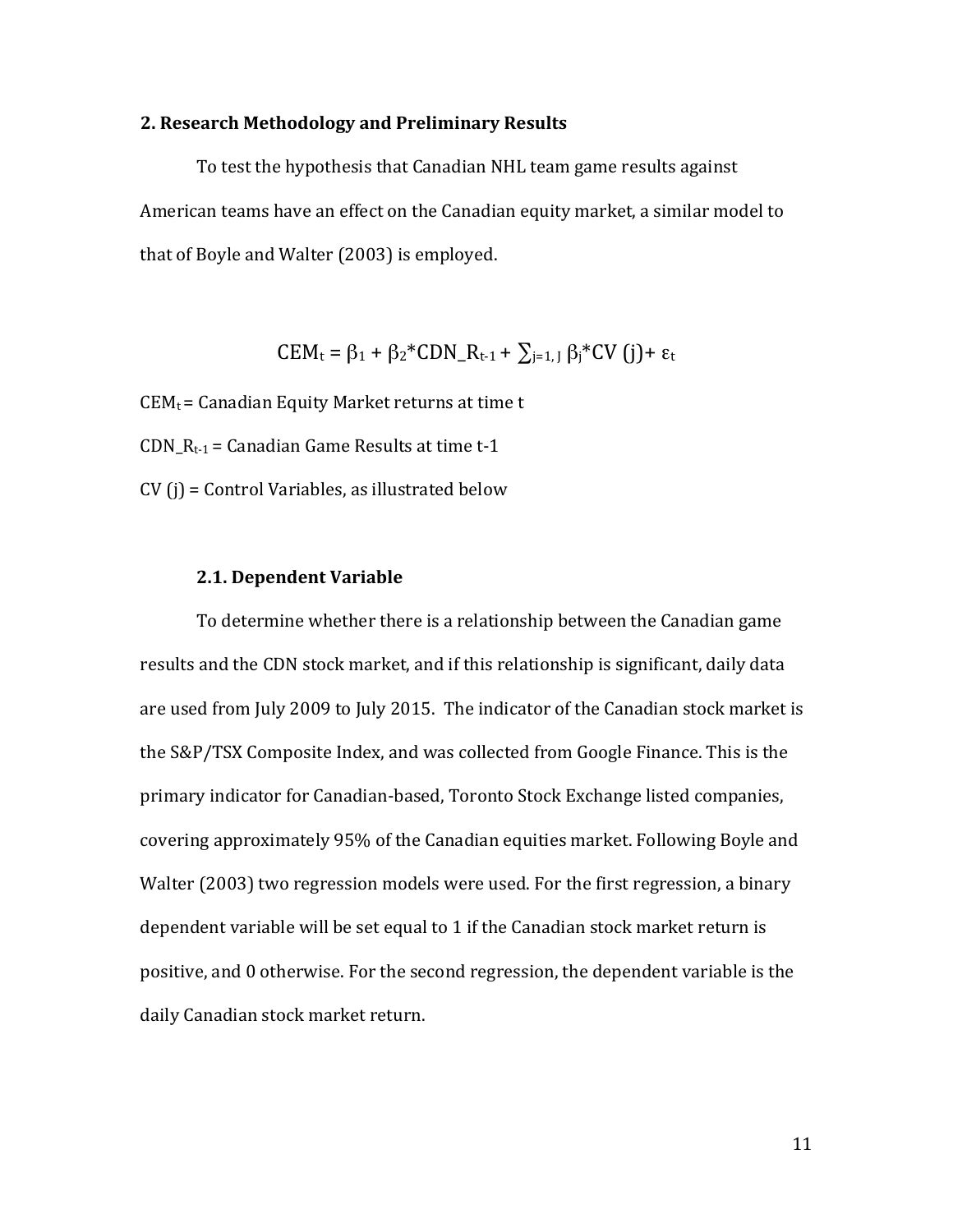#### **2.2. Canadian Game Results**

Since the analysis is on a daily frequency, as opposed to monthly, the effect of the game results will be found on the first trading day following the game. This is consistent with Edmans, Garcia and Norli (2007), who also used daily data for their research.<sup>1</sup> The justification is that in choosing to use the first trading day after the match for all games, the authors ensure that they have the return for a full day when the game outcome is known. To allow for yesterday's game to be measured with today's variables, a lag effect is placed on the game results in the regression. Edmans, Garcia and Norli (2007) do, however, note that this provides the potential for weaker results, since part of the reaction to the sporting event may have been captured in the prices before their measurement day (Edmans, Garcia and Norli, 2007). Therefore, when using the lag effect, it should be noted that on the opening day of trading, the event value would be the sum of Friday, Saturday and Sunday in order to properly capture its effect on a full trading day. From here on, this variable will be referred to as 'CDN game results'. To deal with the issue of certain games being more important than others, an additional categorization has been included to recognize possible differences in the game results between regular season games and playoff games.

### **2.3. Control Variables**

In developing their regression equation, Boyle and Walter (2003) determine that the broad economic factors that could potentially affect the New Zealand stock market were international investor sentiment, country risk and domestic economic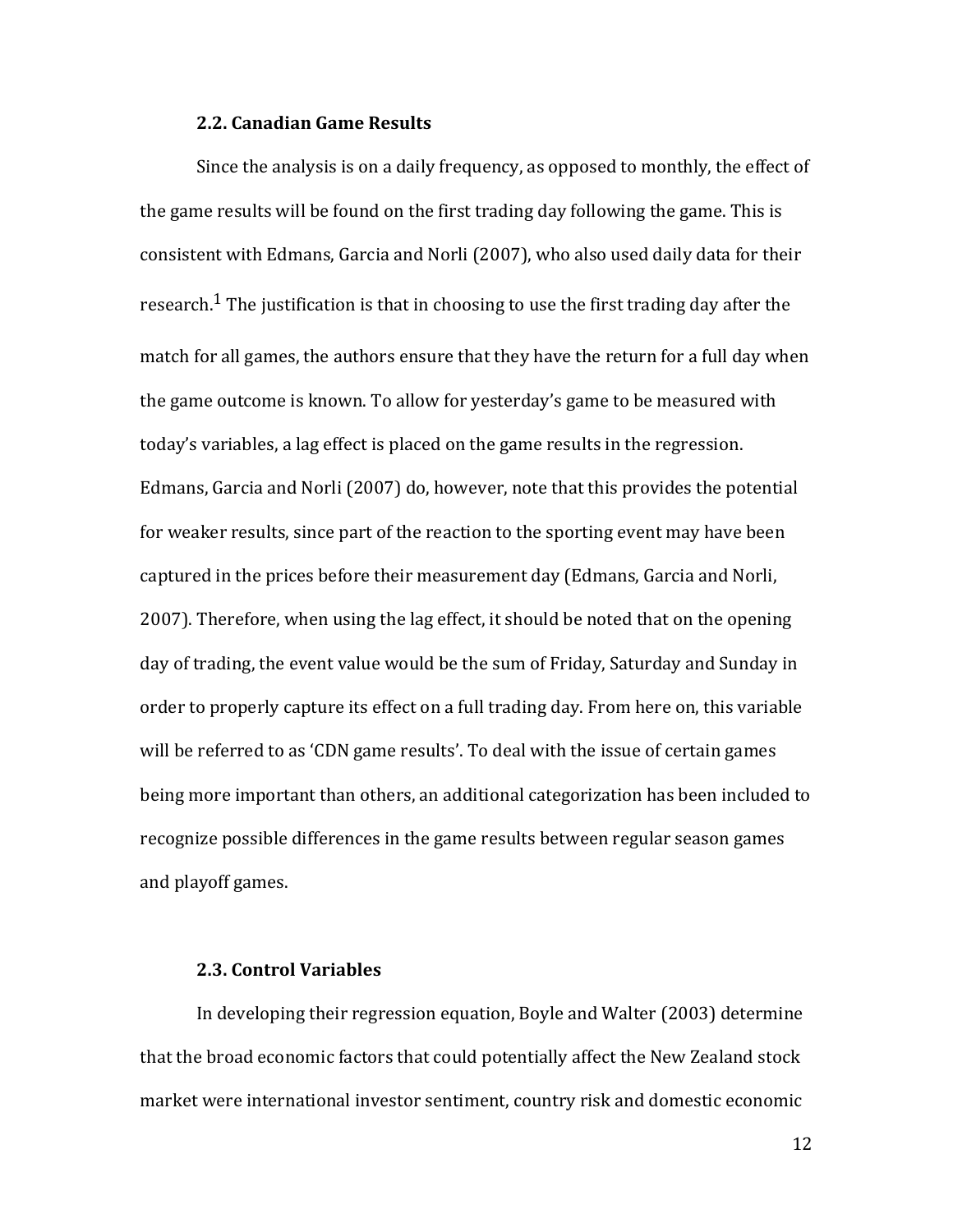conditions, which are explained below. These were used as independent variables within their regression. Although these authors discovered that international investor sentiment was best measured by a world stock price index, their long sample period made this impossible, forcing them to use the United States stock returns as a proxy. Fortunately, there is a world stock price index available for this study's sample period: the Vanguard Total World Stock Index. For country risk, Boyle and Walter (2003) used the spread between the New Zealand long-term bond rate and the corresponding US rate. For this study, the spread between the Canadian 10-year bond rate and the corresponding U.S. rate is used. The last independent variable, domestic economic conditions, was proxied for by Boyle and Walter (2003) using the percentage change in the manufacturing employment index maintained by the NZ Department of Statistics. Diverging from Boyle and Walter (2003), the Ivey Purchasing Manager's Index (PMI) will be used, which "is an economic index which measures the month to month variation in economic activity as indicated by a panel of purchasing managers from across Canada".<sup>2</sup> Supporting the use of this measure, an author wrote "The PMI for a given month is released on the first business day of the following month, and it usually gives us the earliest information on changes in the economy's performance, which is usually measured by Gross Domestic Product  $(GDP)$ " (Tsuchiya, 2012). As the earliest information on changes in the economy's performance, it seems appropriate to use the Ivey PMI as a proxy for domestic economic conditions.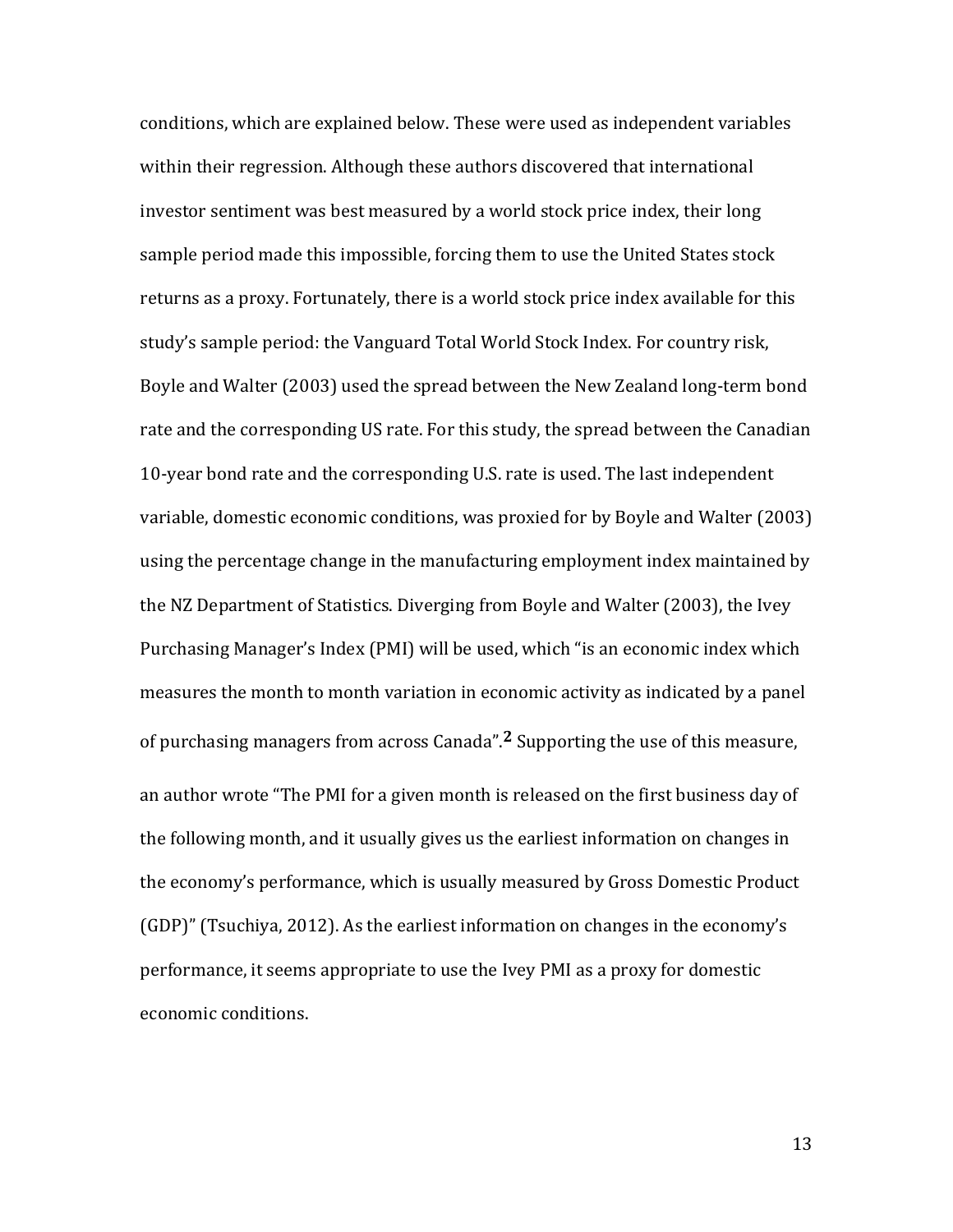#### **2.4 Preliminary Analysis**

As mentioned above, two regressions will be used for the analysis. Panel A displays the binary dependent variable and its relationship to the CDN game results, and Panel B illustrates the CDN stock market return and its relationship to the CDN game results. Following Boyle and Walter (2003), a logistic regression is used for the first regression, while an OLS regression is used on the daily stock market returns for the second regression.

The results of the preliminary analysis are displayed in Table 1. There are two major categories: Sentiment Persists and No Sentiment Persists. The Sentiment Persists category assumes, as Edmans, Garcia, and Norli (2007) did, that any results that occur on a day that has no trading day directly following it must have their effect added to the following trading day. To do so, using the lag effect, the results from Friday and Saturday must be added into Sunday's results, which in turn are used for Monday's regression. For the second category, No Sentiment Persists, this assumption is dropped and any results occurring on Friday or Saturday are eliminated. The underlying assumption behind this category is that any effect on sentiment caused by these events will vanish before the next trading day.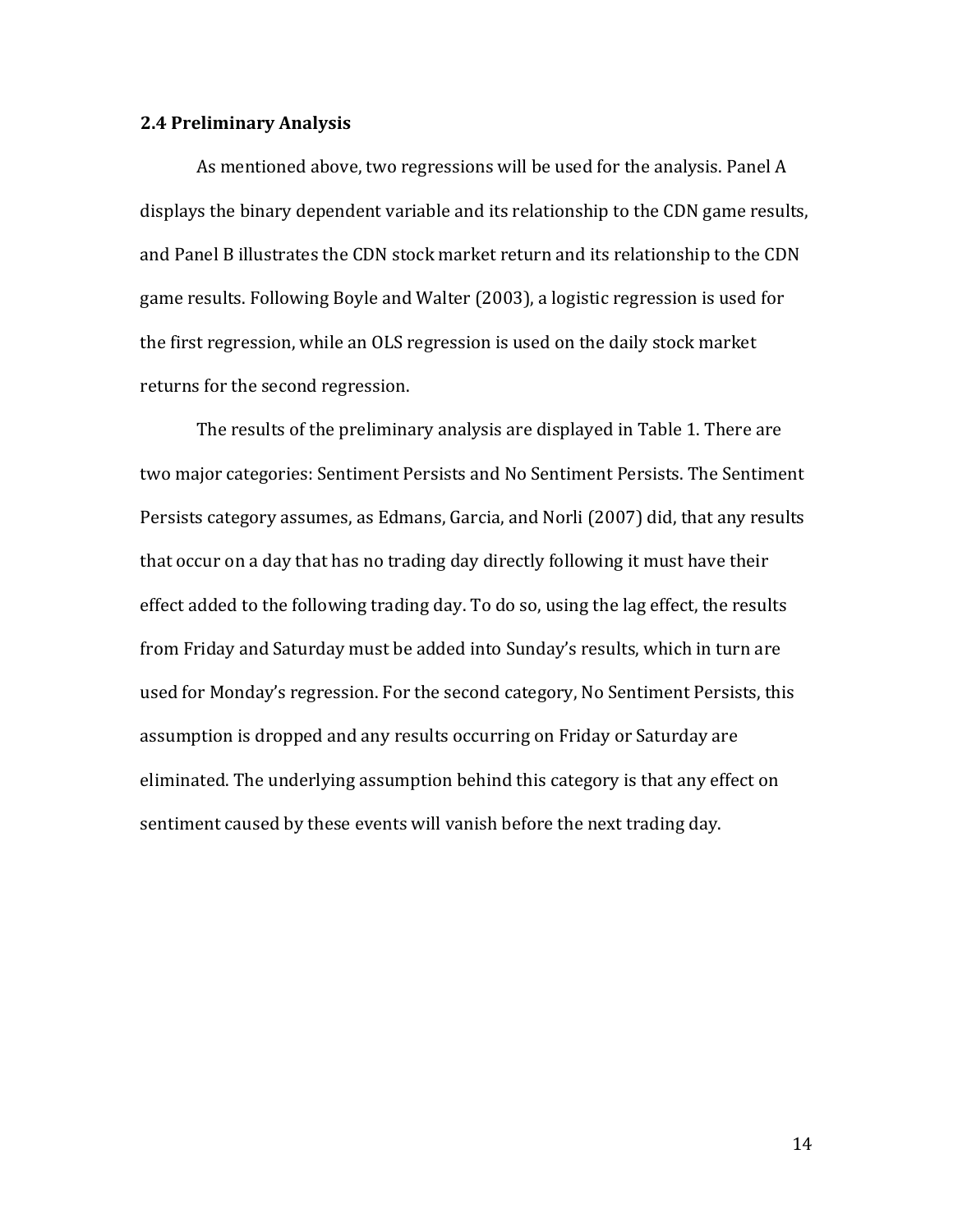#### Table 1. Preliminary Results

|                                | Sentiment       |                 | No Sentiment    |                    |  |
|--------------------------------|-----------------|-----------------|-----------------|--------------------|--|
|                                |                 | Persists        | Persists        |                    |  |
| Independent Variable           | All             | Playoff         | All             | Playoff            |  |
| Panel A: Sign of market return |                 |                 |                 |                    |  |
| CDN game result                | 0.021           | $-0.007$        | 0.037           | $-0.115$           |  |
|                                | (0.70)          | (0.97)          | (0.51)          | (0.51)             |  |
| Panel B: Size of market return |                 |                 |                 |                    |  |
| CDN game result                | 0.000<br>(0.71) | 0.000<br>(0.92) | 0.000<br>(0.26) | $-0.001$<br>(0.37) |  |

Notes: This table examines the regression models between daily Canadian stock market returns and CDN game results for the period July 2009 to July 2015. Categories 'Sentiment Persists' and 'No Sentiment Persists' are explained in text, as well are sub-categories 'All' and 'Playoff'. P-values in parenthesis.

In Panel A, when sentiment is assumed to not persist, the relationship between positive playoff game results and the probability of positive stock market returns is strongest. The playoff results under 'sentiment persists' category are the strongest in regards to the size of the effect that game results have on the stock market return, although the impact is negative. It should be noted, however, that the playoff results for each regression have very few observations, and therefore will not be used henceforth. The estimates for all of the regressions are statistically insignificant. Only in Panel A, when including all games, are the results consistent with the theory. For example, if sentiment persists, a positive game result will lead to a 2.10% higher probability of an increase in stock market returns. If sentiment does not persist, the probability increases to 3.70%. None of these results are significant, and therefore there is no evidence of any effect by CDN game results on the CDN stock market.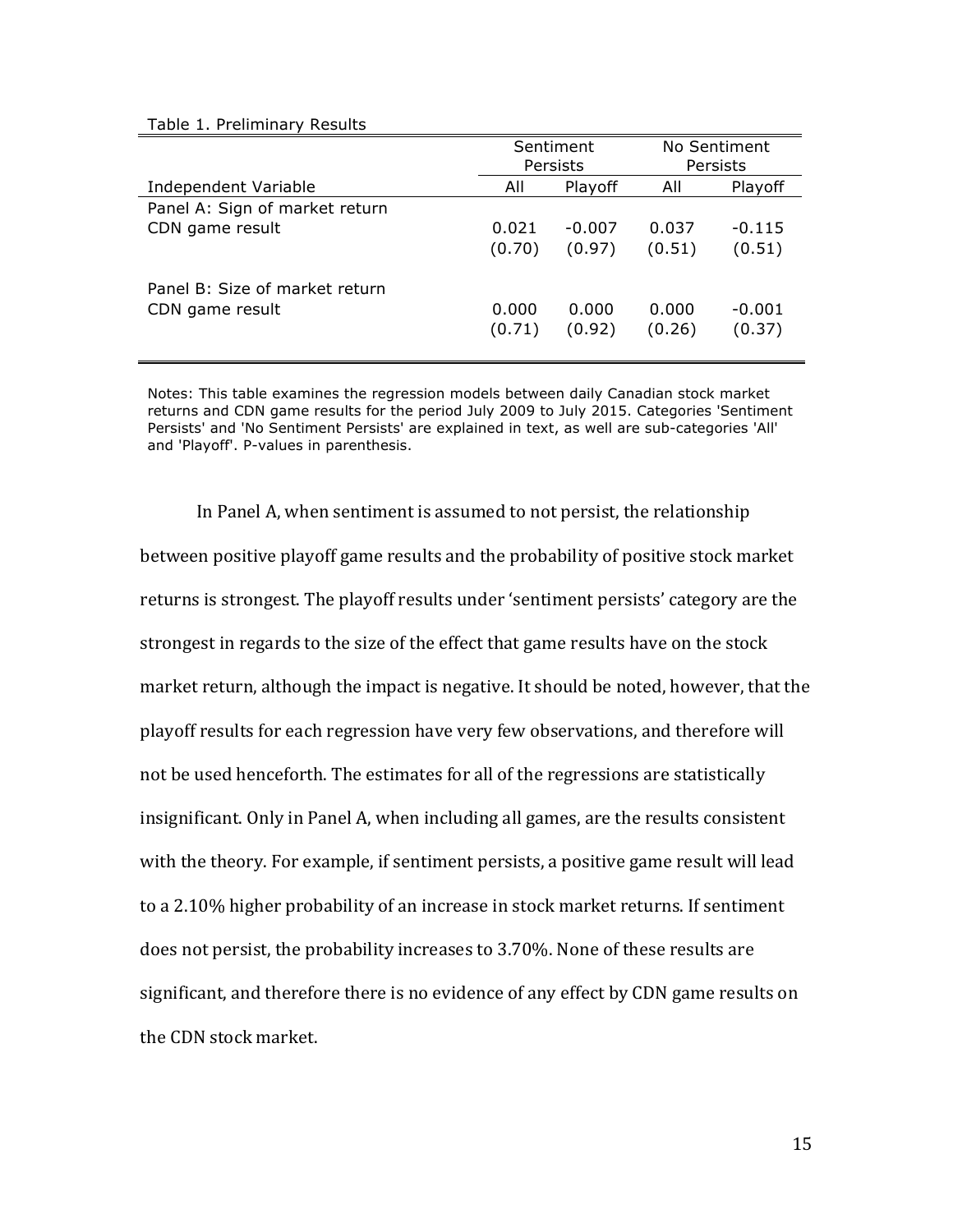In the next section, multiple control variables are included in an attempt to isolate the CDN game results from broad economic factors. Although the initial analysis did not show any significant relationship between game results and the stock market, there is potential the regression results were clouded by other factors.

### **3. Sample Description**

In regards to the data source, National Hockey League game results from January 2009 to July 2015 were obtained from Hockey-Reference.com. The starting population was 7388 observations. This data was exported to an excel file, where several formulas were employed to separate Canadian versus U.S. game results from the population, with the remainder being eliminated, leaving 2499 observations. Furthermore, there were several games on one day. To eliminate these duplicate dates, they were imported into Stata to perform the collapse command. This command merged each observation by date, leaving only one observation per day, and summed the amount of wins and losses within each date collapsed. Google Finance and Bloomberg were then used to obtain the dependent variable and the control variables. After eliminating the observations from January 1<sup>st</sup>, 2009 until June  $30<sup>th</sup>$ , 2009, since the game results data begins on July  $1<sup>st</sup>$ , 2009, the sample is reduced to 2193 observations. In dealing with stock market returns, a business calendar is used, making weekends and holidays missing values. This gives a final sample size of 1507 observations. In Table 2, the summary statistics for my sample are displayed.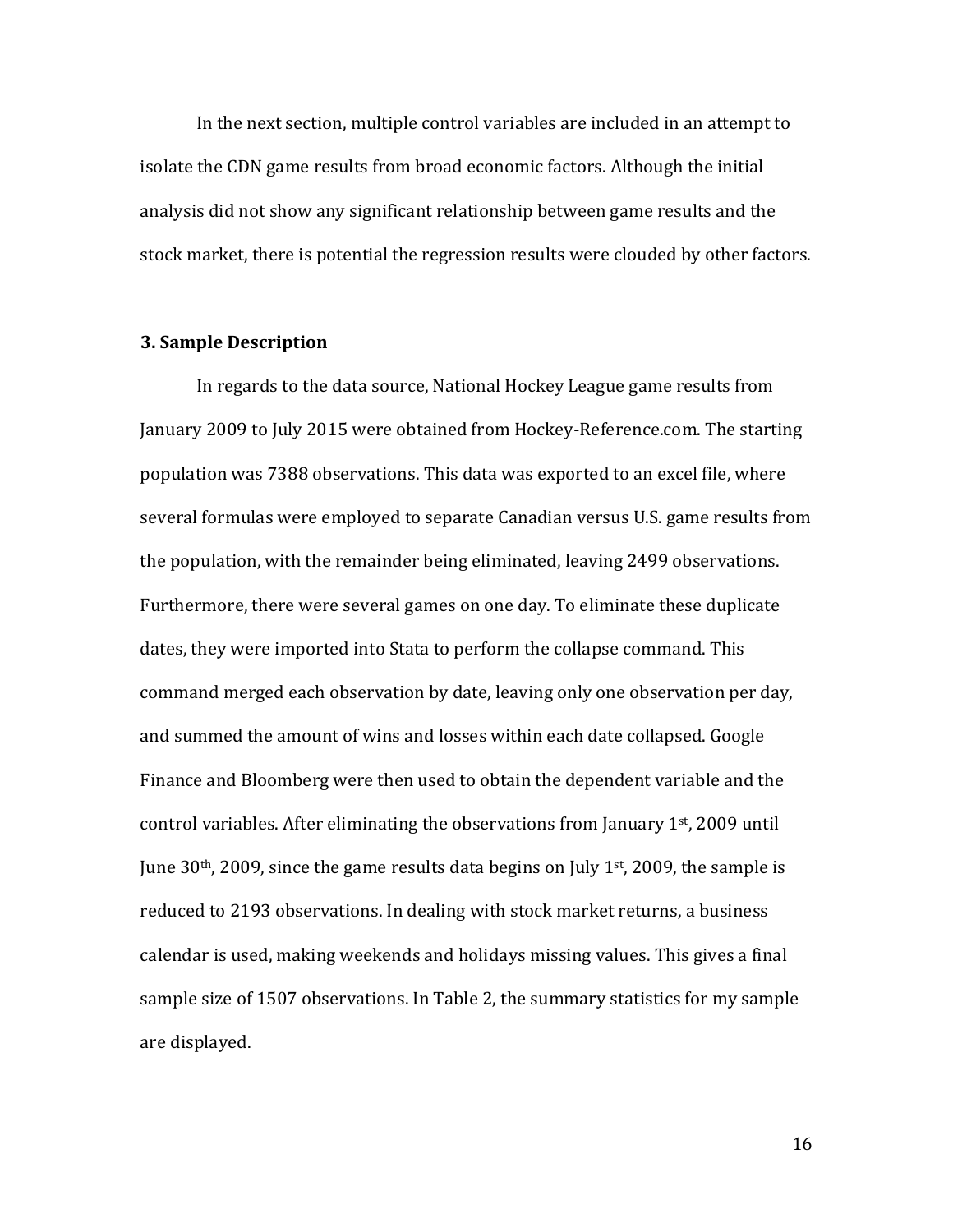Table 2: Summary **Statistics** 

| Variable                                  | n    | mean      | sd     | min       | max    | p25       | p50     | p75    |  |
|-------------------------------------------|------|-----------|--------|-----------|--------|-----------|---------|--------|--|
| Canadian Stock                            |      |           |        |           |        |           |         |        |  |
| Market Returns                            | 1507 | 0.0003    | 0.0084 | $-0.0404$ | 0.0402 | $-0.0040$ | 0.0007  | 0.0050 |  |
| World Stock Returns<br>CDN U.S. Bond Rate | 1564 | 0.0006    | 0.0100 | $-0.0693$ | 0.0506 | $-0.0038$ | 0.0006  | 0.0055 |  |
| Spread                                    | 1559 | $-0.0821$ | 0.2245 | $-0.7810$ | 0.4412 | $-0.2432$ | -0.0660 | 0.0856 |  |
| Ivey PMI                                  | 1559 | 0.0006    | 0.0291 | $-0.2187$ | 0.5128 | 0.0000    | 0.0000  | 0.0000 |  |
|                                           |      |           |        |           |        |           |         |        |  |

Notes: This table shows a summary of the statistics for each variable. The difference in number of observations is due to missing values, and these discrepancies occur because of the different holidays in Canada and the United States of America.

#### **4. Empirical Results**

As mentioned above, two regression models are used, with four separate categories for the Canadian game results. For the first regression, a binary dependent variable is used. This is equal to 1 if the Canadian stock market return is positive, and 0 otherwise. As done in the preliminary analysis, a logistic regression for the first regression, while an OLS regression is used on the daily stock market returns for the second regression. Both models will contain the three control variables described above. The CDN game results variable will be different between the two regressions, and both will be employed over the two categories used in the preliminary analysis: Sentiment Persists and No Sentiment Persists.

For the first game result variable the daily values are positive, negative or neutral. A day is classified as positive if the combined daily wins exceed the losses. It would be classified as negative if there were fewer games won than lost, and neutral if they are equal, which is either a result of equal wins and losses or if Canadian teams did not play altogether. Positive results are set equal to 1, negative results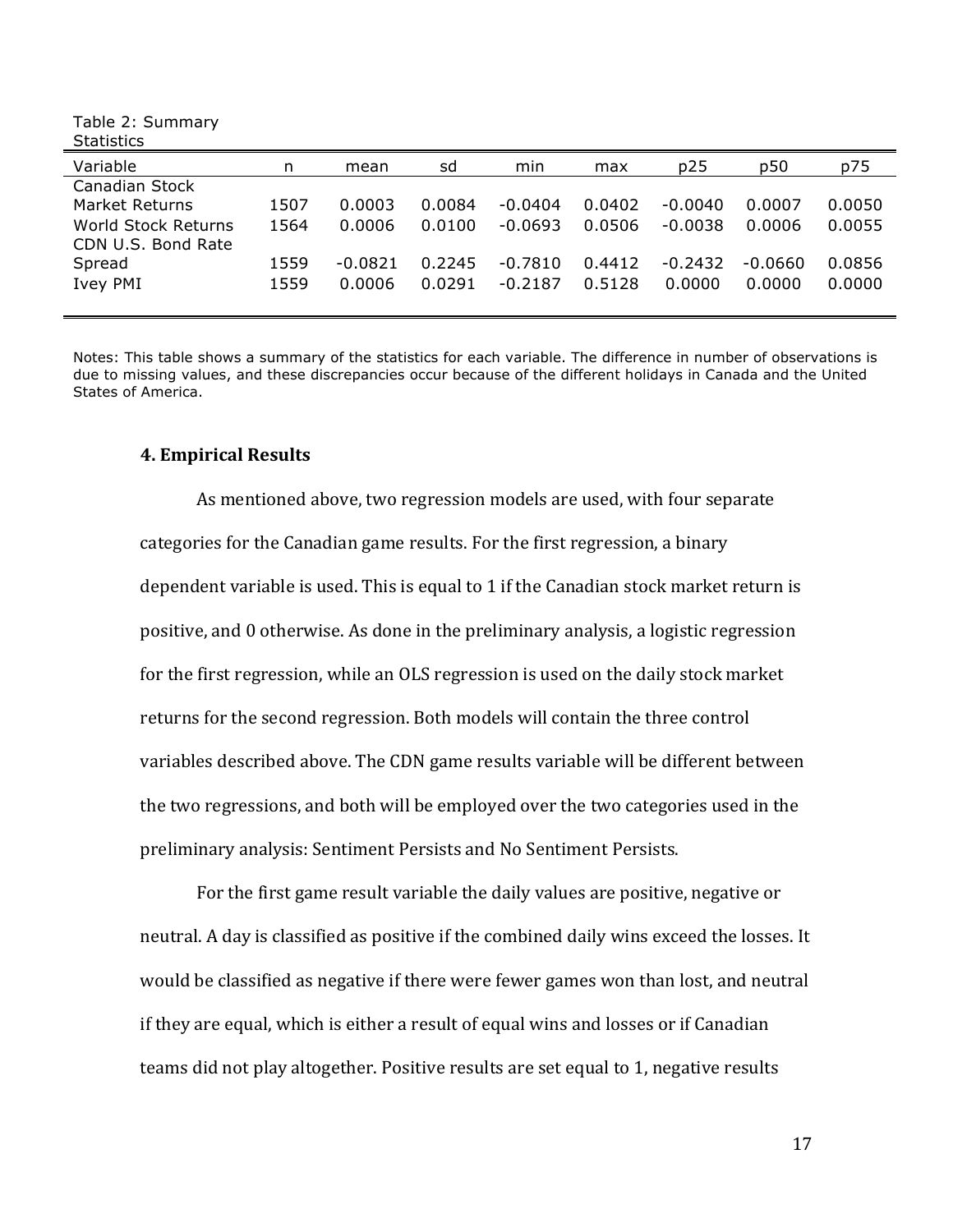equal to  $-1$ , and neutral results equal to 0 (Boyle and Walter, 2003). The second CDN game results variable is simply the ratio between the total daily wins and losses for Canadian games.<sup>3</sup>

Table 3 reports the results of the two regressions. Panel A tabulates the results from the logistic regressions while Panel B illustrates the results of the OLS regressions. The results from Panel A convey that the sign of the Canadian stock market return has no significant relationship to Canadian team performance. Panel B has similar results in regards to the size of the market return to game results. As anticipated, in both Panel A and B, positive game results are associated with a higher probability of a positive return, although this is insignificant and economically small. When looking at the ratio category, however, we see that for both Panels that a positive increase in the ratio of game results leads to an insignificant decrease in the stock market returns in most cases. A positive, and significant, relationship can be found in both the sign and size of the CDN stock market return to the world stock market index. The domestic economic conditions are also positively related, although they are not statistically significant.

In summary, there was no significant relationship found between CDN game results and CDN stock market returns. In order to test whether this is the result of no effect being present or if the game results are not observable in the stock market at the time of the regression, several additional tests will be employed.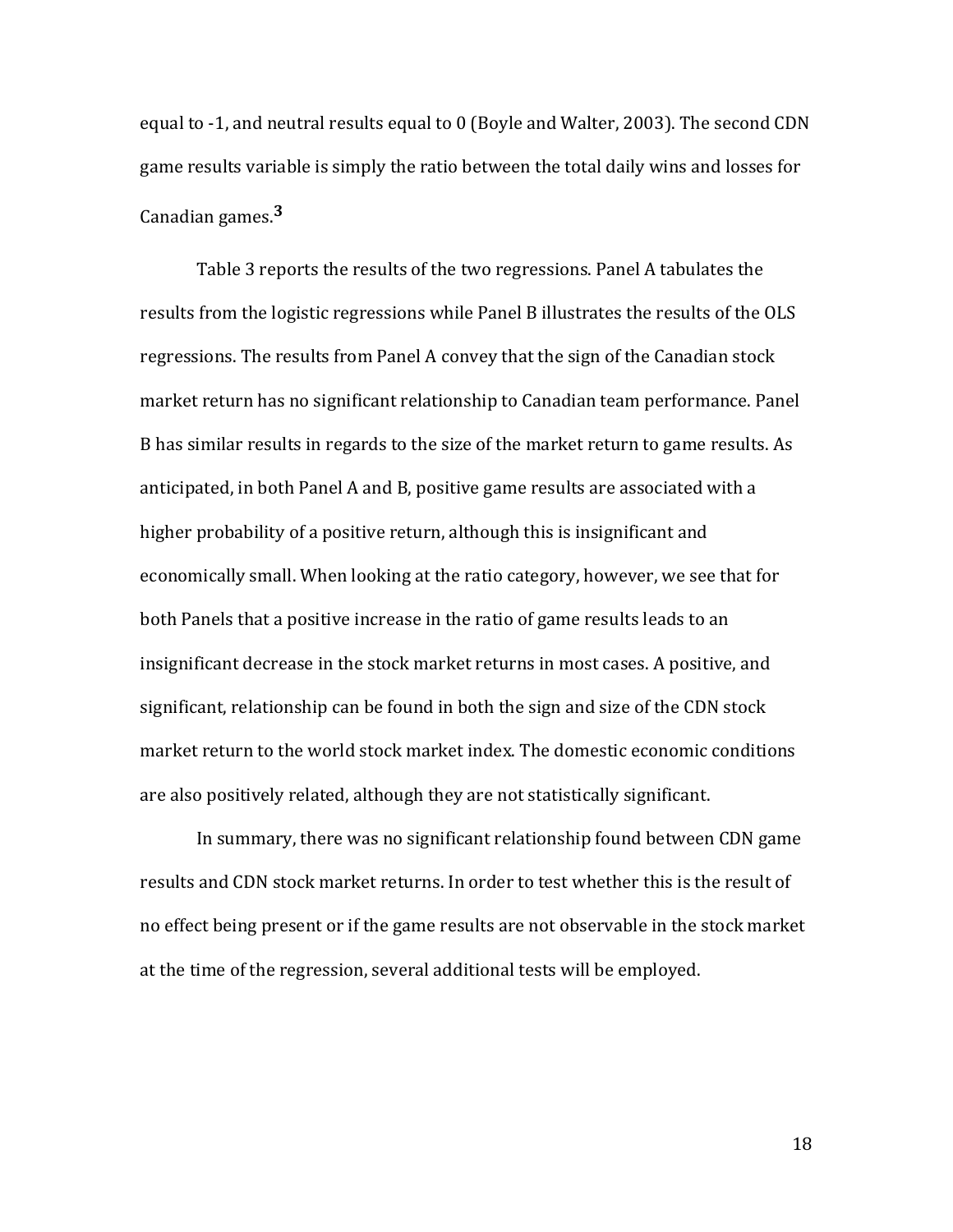| Table 3. Regression Results |  |  |
|-----------------------------|--|--|
|-----------------------------|--|--|

|                                 |                           |           | No Sentiment |           |  |
|---------------------------------|---------------------------|-----------|--------------|-----------|--|
|                                 | <b>Sentiment Persists</b> |           | Persists     |           |  |
| Independent Variable            | Sign                      | Ratio     | Sign         | Ratio     |  |
| Panel A: Sign of market return  |                           |           |              |           |  |
| Intercept                       | $-0.8002$                 | $-0.8049$ | $-0.8011$    | $-0.8048$ |  |
|                                 | (0.00)                    | (0.00)    | (0.00)       | (0.00)    |  |
| World Stock Return              | 47.3819                   | 47.3823   | 47.3582      | 47.3899   |  |
|                                 | (0.00)                    | (0.00)    | (0.00)       | (0.00)    |  |
| CDN-US 10-year interest rate    | $-0.3362$                 | $-0.3308$ | $-0.3358$    | $-0.3293$ |  |
| differential                    | (0.03)                    | (0.04)    | (0.03)       | (0.04)    |  |
| Ivey Purchasing Managers' Index | 0.6860                    | 0.6869    | 0.6977       | 0.6821    |  |
|                                 | (0.55)                    | (0.55)    | (0.54)       | (0.55)    |  |
| Canadian game result variable   | 0.0236                    | $-0.0123$ | 0.0052       | $-0.0155$ |  |
|                                 | (0.66)                    | (0.80)    | (0.93)       | (0.78)    |  |
| Model x2                        | 197.87                    | 197.74    | 197.69       | 197.76    |  |
|                                 | (0.00)                    | (0.00)    | (0.00)       | (0.00)    |  |
| Panel B: Size of market return  |                           |           |              |           |  |
| Intercept                       | $-0.0001$                 | $-0.0001$ | $-0.0001$    | $-0.0001$ |  |
|                                 | (0.64)                    | (0.63)    | (0.63)       | (0.66)    |  |
| World Stock Return              | 0.6425                    | 0.6423    | 0.6421       | 0.6424    |  |
|                                 | (0.00)                    | (0.00)    | (0.00)       | (0.00)    |  |
| CDN-US 10-year interest rate    | $-0.0002$                 | $-0.0001$ | $-0.0001$    | $-0.0002$ |  |
| differential                    | (0.81)                    | (0.81)    | (0.82)       | (0.79)    |  |
| Ivey Purchasing Managers' Index | 0.0074                    | 0.0075    | 0.0074       | 0.0076    |  |
|                                 | (0.12)                    | (0.11)    | (0.12)       | (0.11)    |  |
| Canadian game result variable   | 0.0002                    | 0.0000    | 0.0003       | 0.0001    |  |
|                                 | (0.32)                    | (0.91)    | (0.22)       | (0.78)    |  |
| Adjusted R2                     | 0.592                     | 0.591     | 0.592        | 0.591     |  |
| F-Stat                          | 545.76                    | 545.17    | 546.07       | 545.20    |  |
|                                 | (0.00)                    | (0.00)    | (0.00)       | (0.00)    |  |
|                                 |                           |           |              |           |  |

Notes: This table contains regression models of the relationship between daily Canadian stock market returns and CDN game results for the period July 2009 to July 2015. Categories 'Sentiment Persists' and 'No Sentiment Persists' and sub-categories 'Sign' and 'Ratio' are explained in text. In Panel A, the dependent variable is set equal to one if the Canadian stock market return is positive and zero otherwise and logistic regression is used. Panel B has the dependent variable set as the daily stock market return and OLS is used. P-values in parenthesis.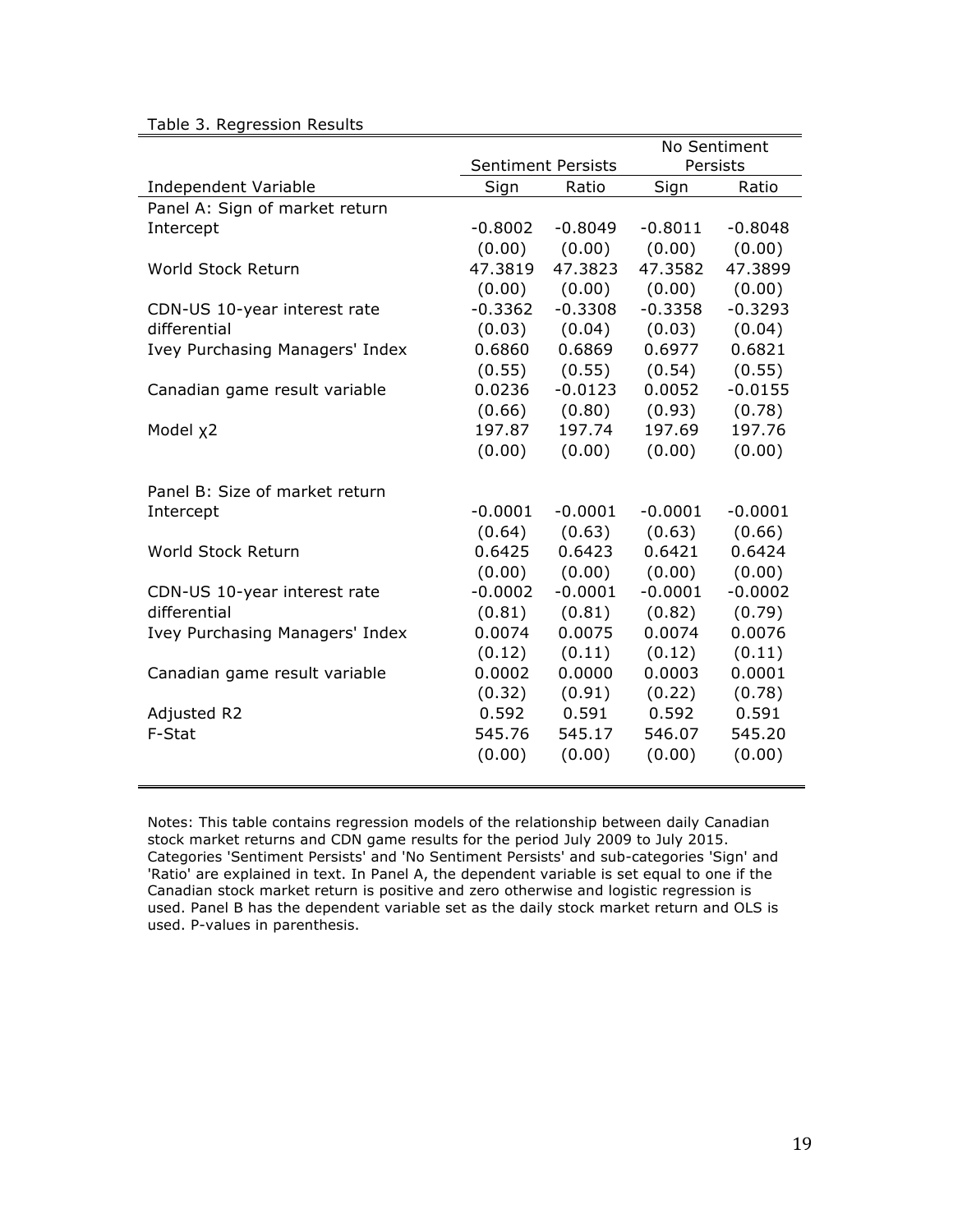#### **5. Additional Tests**

#### **5.1 The Loss Effect**

In conducting their study, Edmans, Garcia and Norli (2007) tested for the Loss Effect. This test came with the belief that investors would be more likely to be emotionally impacted by a negative game result, and the impact is likely to be stronger. To utilize the loss effect, a dummy variable is used where days that had more losses than wins were set as 1, and all other results were zero. Both Sentiment Persists and No Sentiment Persists categories will be included. The results are found in Table 4.

For all categories, the sign of the game results effect is negative. This is consistent with the theory that a negative game will negatively impact the investors' sentiment. As with when using all game result days, the results from negative only days are statistically insignificant.

#### **5.2 Event-day Effect**

A key assumption used in the previous regressions was that the CDN game results affected the following trading day. As mentioned above, Edmans, Garcia and Norli (2007) acknowledged that their results might be weak in the event that some of the effects from the event were absorbed into the stock market on the day of the event. To discover if there is an effect from the game results on the CDN stock market on the event day, the same regressions from Table 3 are used, but the lag effect on the CDN game results is omitted. The results are seen in Table 5.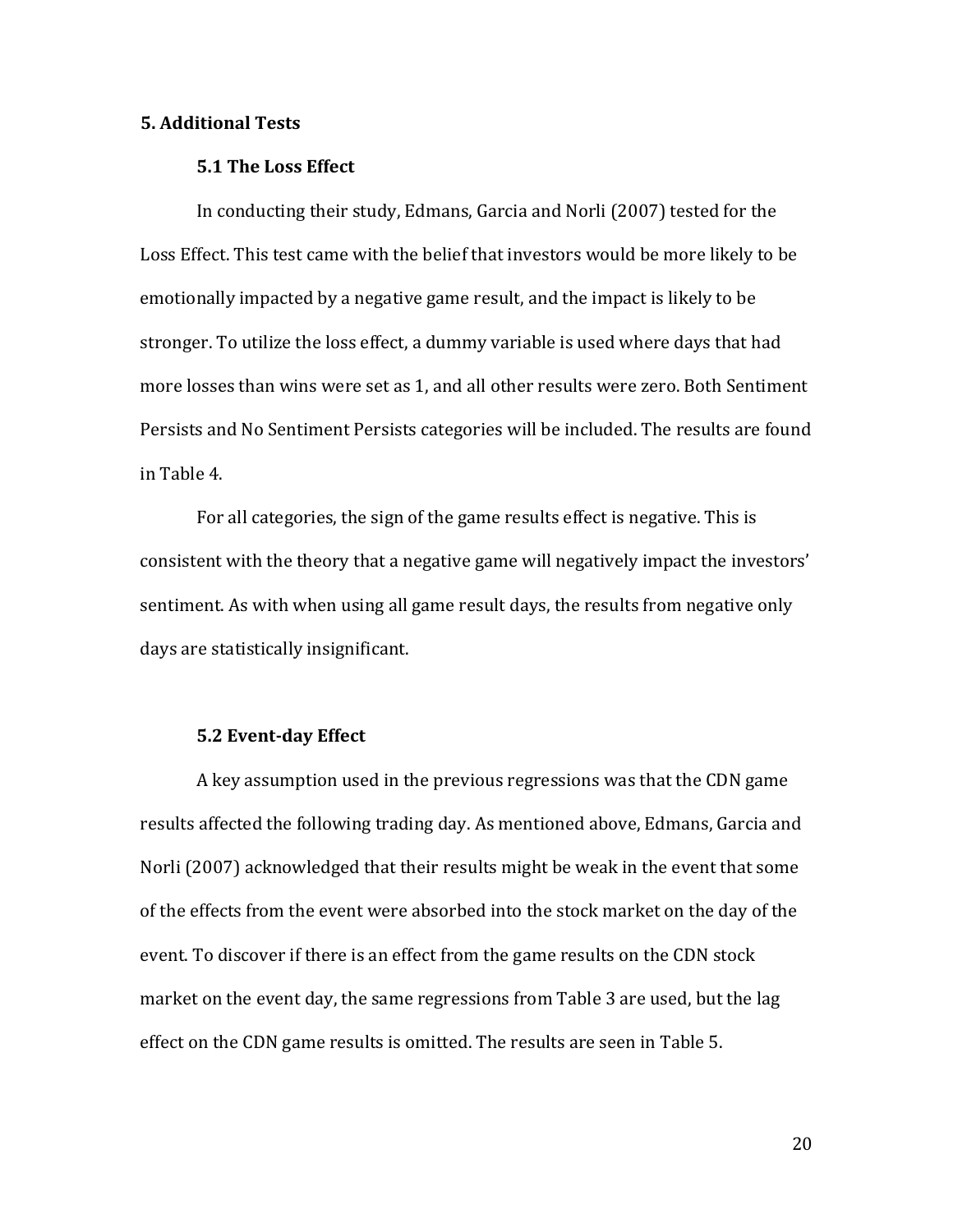|                                 |           | No        |
|---------------------------------|-----------|-----------|
|                                 | Sentiment | Sentiment |
| Independent Variable            | Persists  | Persists  |
| Panel A: Sign of market return  |           |           |
| Intercept                       | $-0.7899$ | $-0.7966$ |
|                                 | (0.00)    | (0.00)    |
| World Stock Return              | 47.4139   | 47.3457   |
|                                 | (0.00)    | (0.00)    |
| CDN-US 10-year interest rate    | $-0.3457$ | $-0.3396$ |
| differential                    | (0.03)    | (0.03)    |
| Ivey Purchasing Managers' Index | 0.6839    | 0.6946    |
|                                 | (0.55)    | (0.54)    |
| Canadian game result variable   | $-0.0543$ | $-0.0234$ |
|                                 | (0.52)    | (0.79)    |
| Model x2                        | 198.10    | 197.750   |
|                                 | (0.00)    | (0.00)    |
|                                 |           |           |
| Panel B: Size of market return  |           |           |
| Intercept                       | 0.0000    | 0.0000    |
|                                 | (0.92)    | (0.92)    |
| World Stock Return              | 0.6427    | 0.6425    |
|                                 | (0.00)    | (0.00)    |
| CDN-US 10-year interest rate    | $-0.0002$ | $-0.0002$ |
| differential                    | (0.74)    | (0.75)    |
| Ivey Purchasing Managers' Index | 0.0074    | 0.0074    |
|                                 | (0.12)    | (0.11)    |
| Canadian game result variable   | $-0.0003$ | $-0.0003$ |
|                                 | (0.35)    | (0.34)    |
| Adjusted R2                     | 0.5916    | 0.5916    |
| F-Stat                          | 545.69    | 545.72    |
|                                 | (0.00)    | (0.00)    |

Table 4. Additional Test: The Loss Effect

Notes: Regression model and variables are the same as prior tables. CDN game results equals one if the there were more losses than wins and zero otherwise. P-value in parenthesis

Intriguingly, when the regression is done without the game result lag, the statistical significance of the CDN game results relationship to the CDN stock market returns increase, although all regressions in Panel A on the relationship of the stock markets' sign to the game results are still insignificant. Most notably, Panel B is statistically significant when looking at the sign for game results, but not for the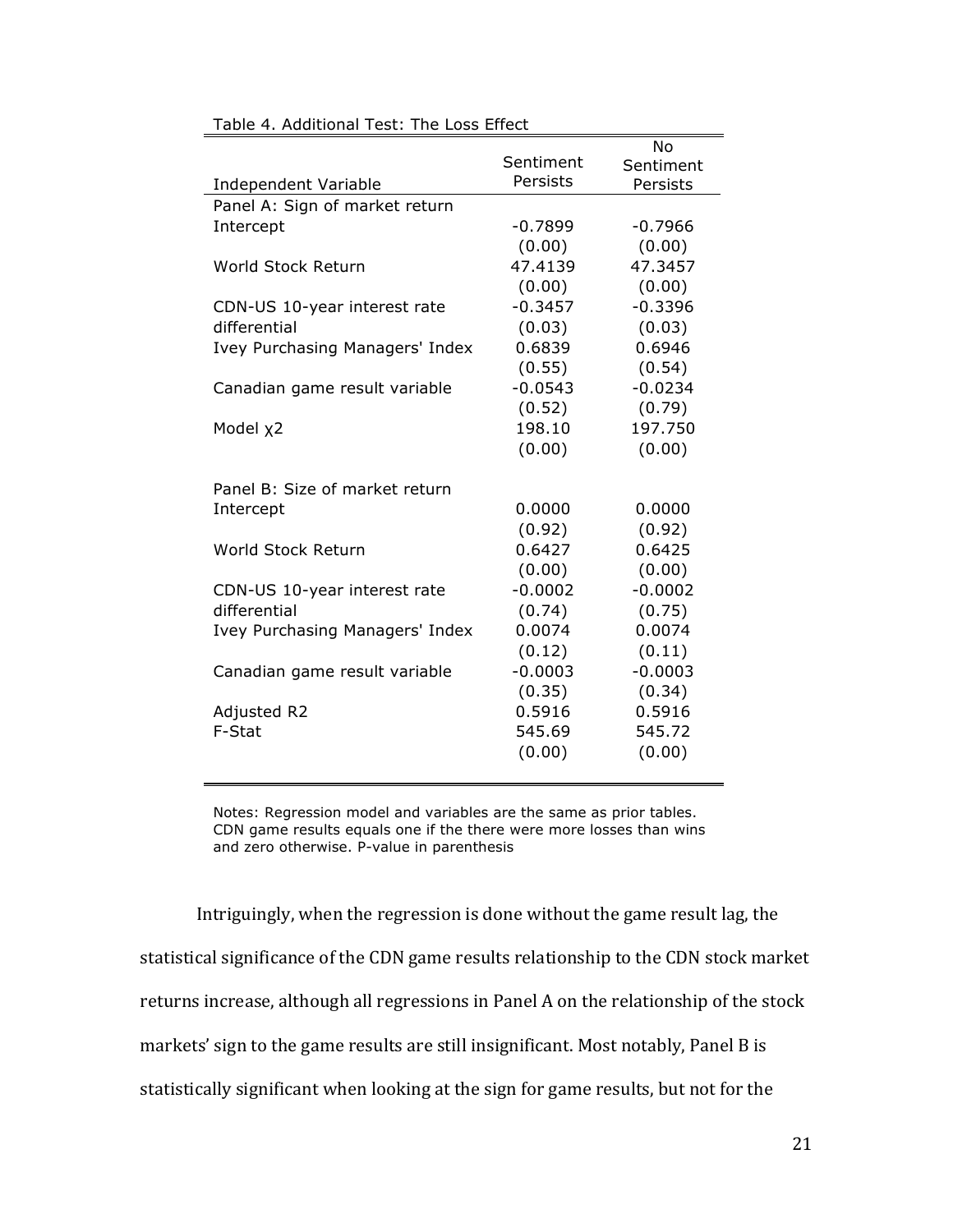ratio. For example, an increase in CDN game results by one unit will lead to an increase in the CDN stock market returns by 0.0006 regardless of the sentiment category, significant at the 99% confidence level. Said differently, a one unit increase in CDN game results will lead to a 0.06% increase in the CDN stock market. This result is confusing when faced with the fact that nearly every NHL game doesn't occur until after the stock market is closed. Therefore, the stock market would have already increased before the day was known to have positive results. The proposition of reverse causality is unlikely. This would be to suggest that the increase in the stock market increased the performance of hockey teams; more specifically, that the news of an increase in the Canadian stock market increased the performance of individual players on Canadian hockey teams. Since these results are not the primary focus of this paper, they are recommended for further analysis.

#### **5.3. Individual Result Classification**

The results from the loss effect study encourage further analysis; in particular, whether or not the sign and significance of both Positive and Neutral game result days are consistent with theory. Prior to computing their main regression, Boyle and Walter (2003) performed a preliminary analysis that segmented the result classification into three separate categories: Positive, Negative and Neutral, which were represented by the signs  $1, -1$  and  $0$ , respectively. By isolating each result day by its category, it is determined whether, on average, wins (losses) lead to positive (negative) results, both when looking at the probability of results affecting the stock market sign as well as the size of the effect on the stock market returns. To do so,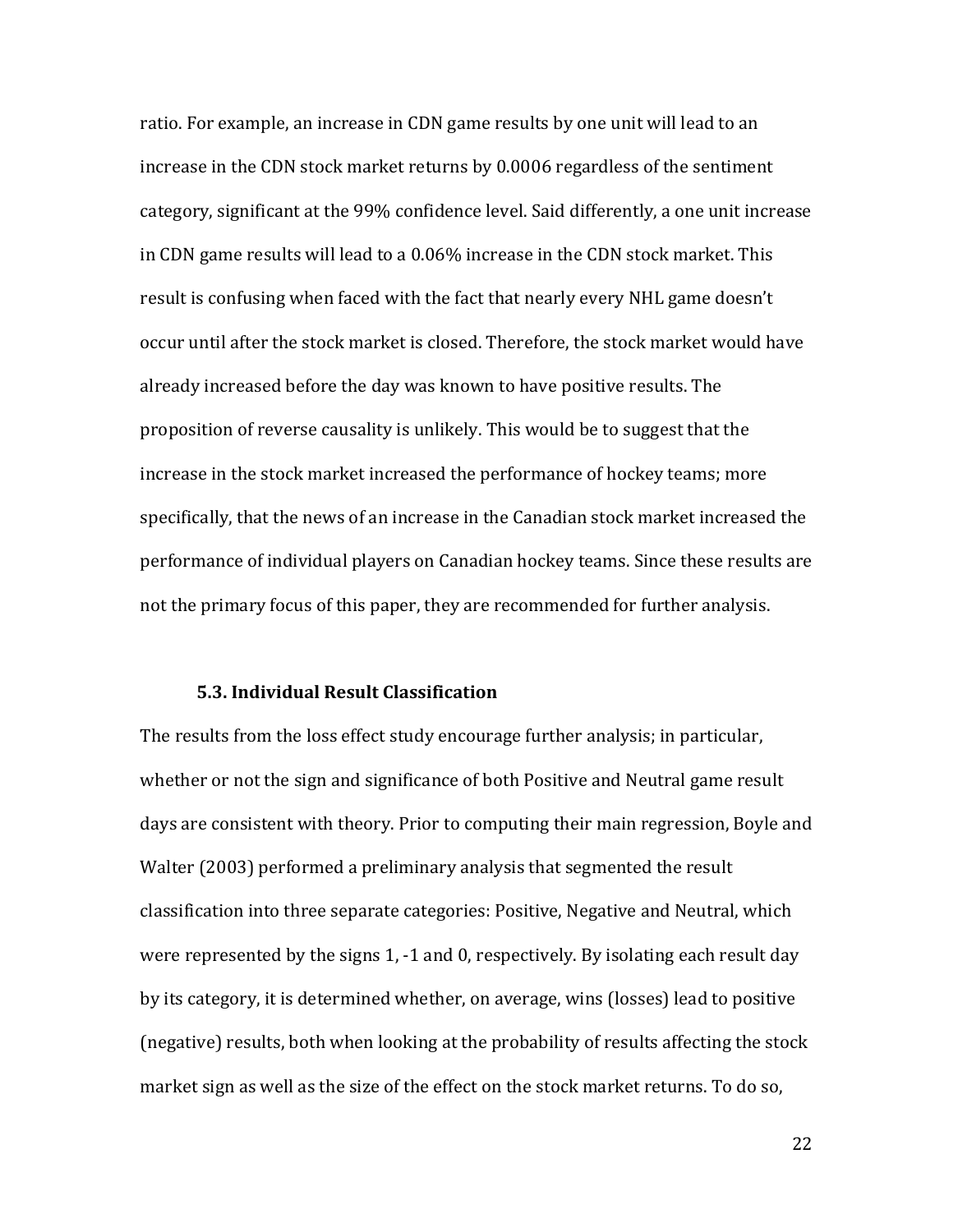the same regression used in Section 3 is employed with three dummy variables that represent their result classification. The results from this regression are in Table 6.

|                                 |                           |           | No Sentiment |           |  |
|---------------------------------|---------------------------|-----------|--------------|-----------|--|
|                                 | <b>Sentiment Persists</b> |           | Persists     |           |  |
| Independent Variable            | Sign                      | Ratio     | Sign         | Ratio     |  |
| Panel A: Sign of market return  |                           |           |              |           |  |
| Intercept                       | $-0.7994$                 | $-0.7934$ | $-0.7995$    | $-0.7972$ |  |
|                                 | (0.00)                    | (0.00)    | (0.00)       | (0.00)    |  |
| World Stock Return              | 47.2374                   | 47.4979   | 47.2413      | 47.4050   |  |
|                                 | (0.00)                    | (0.00)    | (0.00)       | (0.00)    |  |
| CDN-US 10-year interest rate    | $-0.3371$                 | $-0.3507$ | $-0.3355$    | $-0.3434$ |  |
| differential                    | (0.03)                    | (0.03)    | (0.03)       | (0.03)    |  |
| Ivey Purchasing Managers' Index | 0.7021                    | 0.7453    | 0.7089       | 0.7297    |  |
|                                 | (0.54)                    | (0.51)    | (0.53)       | (0.52)    |  |
| Canadian game result variable   | 0.0436                    | 0.0292    | 0.0744       | 0.0182    |  |
|                                 | (0.42)                    | (0.55)    | (0.18)       | (0.73)    |  |
| Model x2                        | 198.33                    | 198.05    | 199.48       | 197.80    |  |
|                                 | (0.00)                    | (0.00)    | (0.00)       | (0.00)    |  |
| Panel B: Size of market return  |                           |           |              |           |  |
| Intercept                       | 0.0000                    | $-0.0001$ | $-0.0001$    | $-0.0001$ |  |
|                                 | (0.75)                    | (0.50)    | (0.70)       | (0.39)    |  |
| World Stock Return              | 0.6411                    | 0.6422    | 0.6411       | 0.6419    |  |
|                                 | (0.00)                    | (0.00)    | (0.00)       | (0.00)    |  |
| CDN-US 10-year interest rate    | $-0.0002$                 | $-0.0001$ | $-0.0002$    | 0.0000    |  |
| differential                    | (0.80)                    | (0.09)    | (0.80)       | (0.95)    |  |
| Ivey Purchasing Managers' Index | 0.0077                    | 0.0074    | 0.0078       | 0.0072    |  |
|                                 | (0.10)                    | (0.12)    | (0.10)       | (0.12)    |  |
| Canadian game result variable   | 0.0006                    | $-0.0001$ | 0.0006       | $-0.0002$ |  |
|                                 | (0.00)                    | (0.66)    | (0.00)       | (0.29)    |  |
| Adjusted R2                     | 0.594                     | 0.591     | 0.594        | 0.592     |  |
| F-Stat                          | 550.48                    | 545.28    | 550.29       | 545.85    |  |
|                                 | (0.00)                    | (0.00)    | (0.00)       | (0.00)    |  |

#### Table 5. Additional Test: Event-day Effect

Notes: Regression model, and all variables but CDN game results, are the same as prior tables. CDN game results are no longer lagged. P-value in parenthesis.

Table 6 illustrates that, while using the lag effect, there is no change to the statistical significance. All results are still insignificant. Interestingly, however, by segmenting the result days by their classification, all of the categories have a sign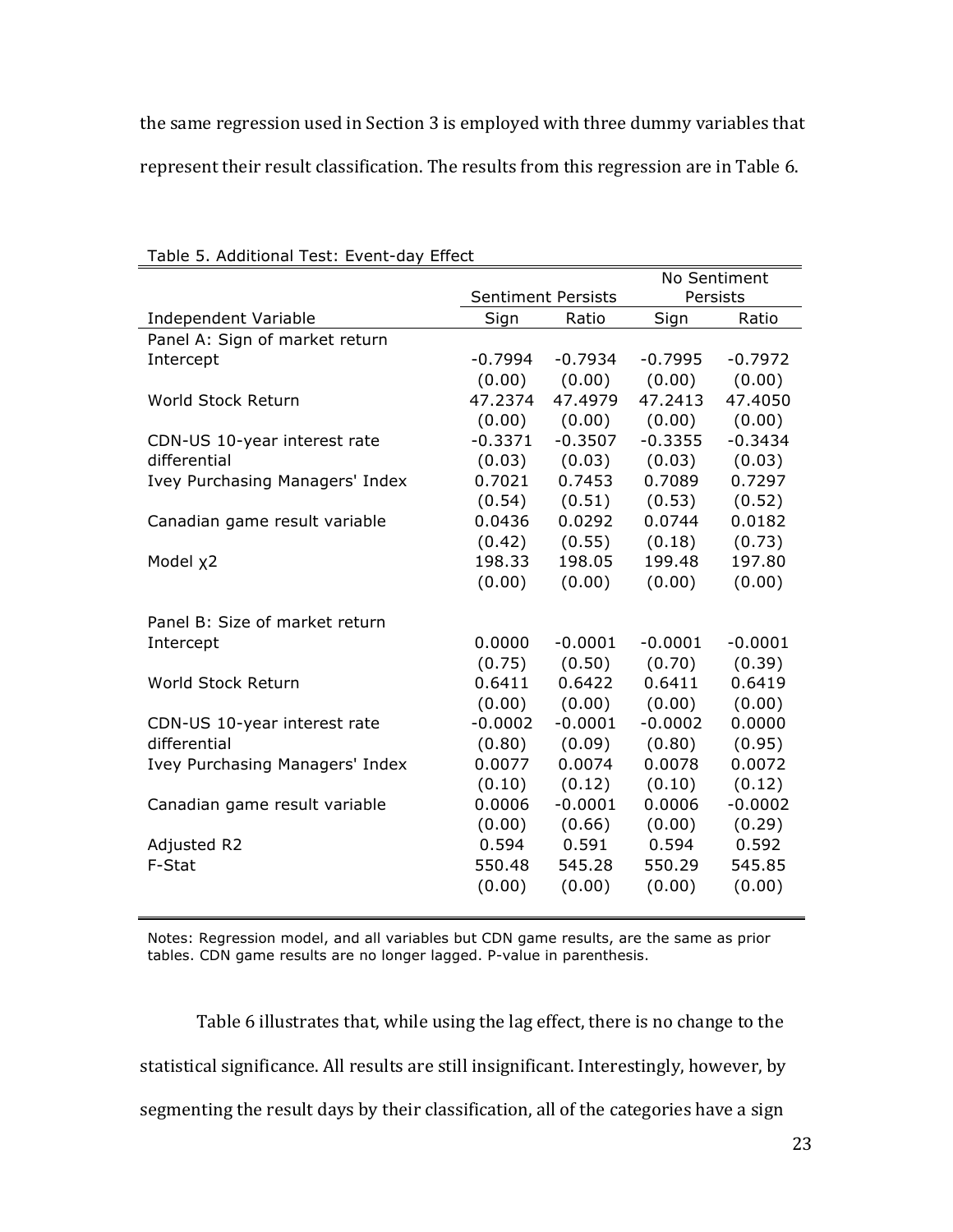consistent with theory, with the exception of the positive game results effect on the probability of the sign of the stock market returns being negative, when no sentiment persists. As with the earlier tests, regressions on the size of the market return have more statistical significance, but are still insignificantly different from zero. 

|                                 | <b>Sentiment Persists</b> |           |           | No Sentiment Persists |           |           |  |
|---------------------------------|---------------------------|-----------|-----------|-----------------------|-----------|-----------|--|
| Independent Variable            | Positive                  | Neutral   | Negative  | Positive              | Neutral   | Negative  |  |
| Panel A: Sign of market return  |                           |           |           |                       |           |           |  |
| Intercept                       | $-0.8016$                 | $-0.8260$ | $-0.7899$ | $-0.7995$             | $-0.8168$ | $-0.7966$ |  |
|                                 | (0.00)                    | (0.00)    | (0.00)    | (0.00)                | (0.00)    | (0.00)    |  |
| World Stock Return              | 47.3807                   | 47.4279   | 47.4139   | 47.4162               | 47.4144   | 47.3457   |  |
|                                 | (0.00)                    | (0.00)    | (0.00)    | (0.00)                | (0.00)    | (0.00)    |  |
| CDN-US 10-year interest rate    | $-0.3358$                 | $-0.3498$ | $-0.3457$ | $-0.3383$             | $-0.3442$ | $-0.3396$ |  |
| differential                    | (0.03)                    | (0.03)    | (0.03)    | (0.03)                | (0.03)    | (0.03)    |  |
| Ivey Purchasing Managers' Index | 0.6992                    | 0.6991    | 0.6839    | 0.7014                | 0.6980    | 0.6946    |  |
|                                 | (0.54)                    | (0.54)    | (0.55)    | (0.54)                | (0.54)    | (0.54)    |  |
| Canadian game result variable   | 0.0016                    | 0.0393    | $-0.0543$ | $-0.0118$             | 0.0238    | $-0.0234$ |  |
|                                 | (0.99)                    | (0.58)    | (0.52)    | (0.90)                | (0.74)    | (0.79)    |  |
| Model x2                        | 197.68                    | 197.98    | 198.10    | 197.69                | 197.79    | 197.750   |  |
|                                 | (0.00)                    | (0.00)    | (0.00)    | (0.00)                | (0.00)    | (0.00)    |  |
| Panel B: Size of market return  |                           |           |           |                       |           |           |  |
| Intercept                       | $-0.0001$                 | $-0.0001$ | 0.0000    | 0.0001                | $-0.0001$ | 0.0000    |  |
|                                 | (0.46)                    | (0.56)    | (0.92)    | (0.39)                | (0.71)    | (0.92)    |  |
| World Stock Return              | 0.6422                    | 0.6425    | 0.6427    | 0.6419                | 0.6424    | 0.6425    |  |
|                                 | (0.00)                    | (0.00)    | (0.00)    | (0.00)                | (0.00)    | (0.00)    |  |
| CDN-US 10-year interest rate    | $-0.0001$                 | $-0.0002$ | $-0.0002$ | $-0.0001$             | $-0.0001$ | $-0.0002$ |  |
| differential                    | (0.87)                    | (0.79)    | (0.74)    | (0.90)                | (0.82)    | (0.75)    |  |
| Ivey Purchasing Managers' Index | 0.0074                    | 0.0075    | 0.0074    | 0.0074                | 0.0075    | 0.0074    |  |
|                                 | (0.12)                    | (112.00)  | (0.12)    | (0.12)                | (0.11)    | (0.11)    |  |
| Canadian game result variable   | 0.0002                    | 0.0001    | $-0.0003$ | 0.0004                | 0.0000    | $-0.0003$ |  |
|                                 | (0.53)                    | (0.76)    | (0.35)    | (0.33)                | (0.96)    | (0.34)    |  |
| Adjusted R2                     | 0.5915                    | 0.5914    | 0.5916    | 0.5916                | 0.5914    | 0.5916    |  |
| F-Stat                          | 545.41                    | 545.21    | 545.69    | 545.74                | 545.16    | 545.72    |  |
|                                 | (0.00)                    | (0.00)    | (0.00)    | (0.00)                | (0.00)    | (0.00)    |  |
|                                 |                           |           |           |                       |           |           |  |

Table 6. Individual Result Classification: Lagged Effect

l,

Notes: Regression model and variables are the same as prior tables. The sub-categories 'Positive', Neutral' and 'Negative' are when CDN game results are equal to 1, 0 or -1, respectively. P-values in parenthesis.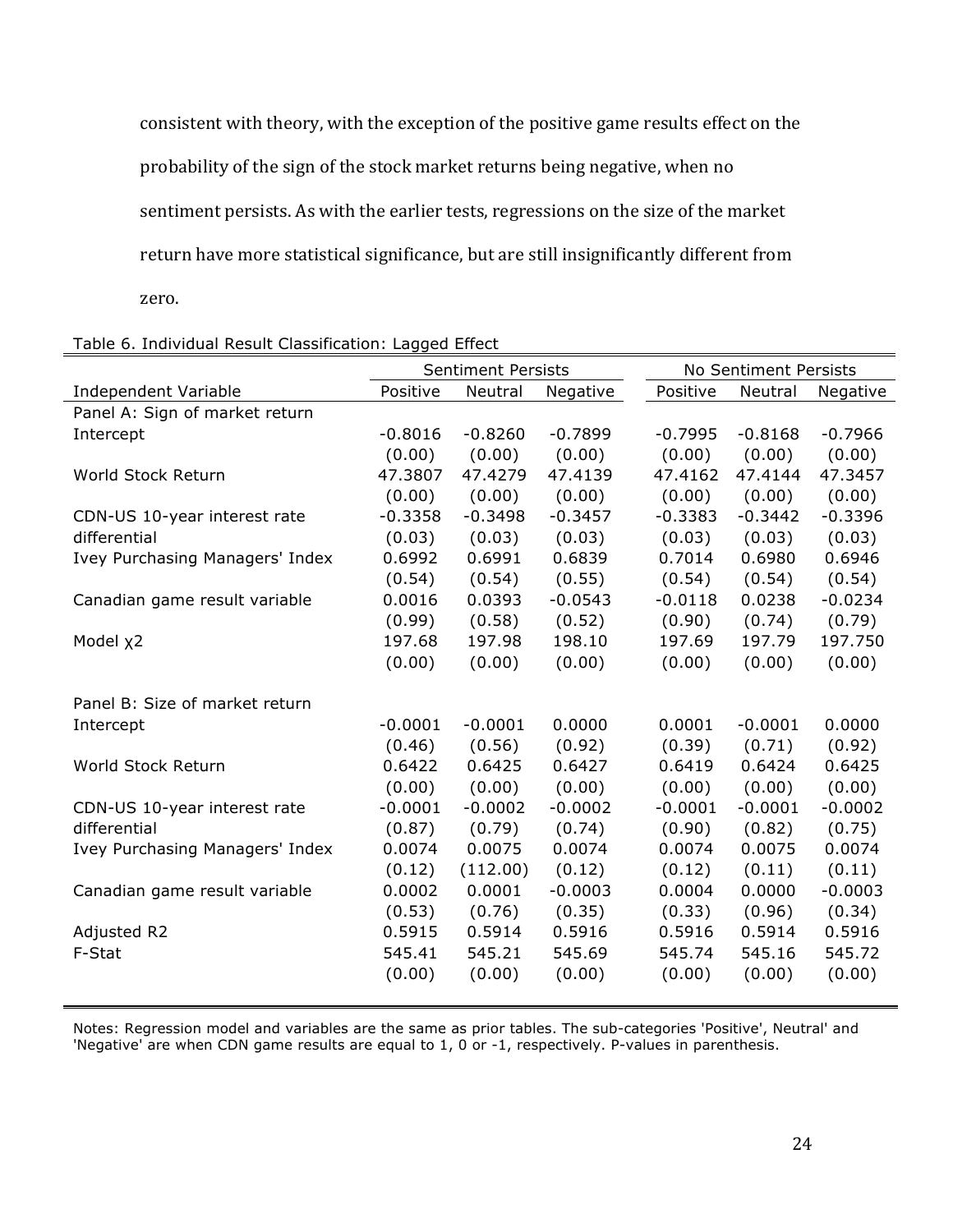The event-day effect is also used, in companionship with individual results classification, to further scrutinize the results from Section 5.2. By analyzing the effect by result classification, the root cause of the significant results may be revealed. Table 7 tabulates the results from this regression.

As with the results from Section 5.2, the statistical significance of the results in both Panels A and B increase. In all cases, the sign of the game results effect is consistent with theory. For example, in Panel A, when No Sentiment Persists, Positive (Neutral) (Negative) game result days are associated with a 0.1106  $(-0.0197)$   $(-0.0766)$  increase in the probability of positive stock market returns, with a p-value of  $0.21\,(0.79)\,(0.38)$ . As expected, the sign of positive days is positive, negative days are negative, and neutral days are very statistically insignificant from zero. Of more interest, Panel B continues to provide statistically significant results, while also containing the expected sign. For example, when No Sentiment Persists, Positive (Negative) (Neutral) game result days are associated with a 0.0009  $(0.0000)$   $(-0.0008)$  increase in the size of the effect on the stock market return, with p-values of 0.02  $(0.95)$   $(0.03)$ . This illustrates that, even when separating the results by their classification, the size effect is statistically significant and consistent with theory. These results remain puzzling since the large majority of games would have occurred after the closing of the Canadian Stock Market, and warrant further examination in the future.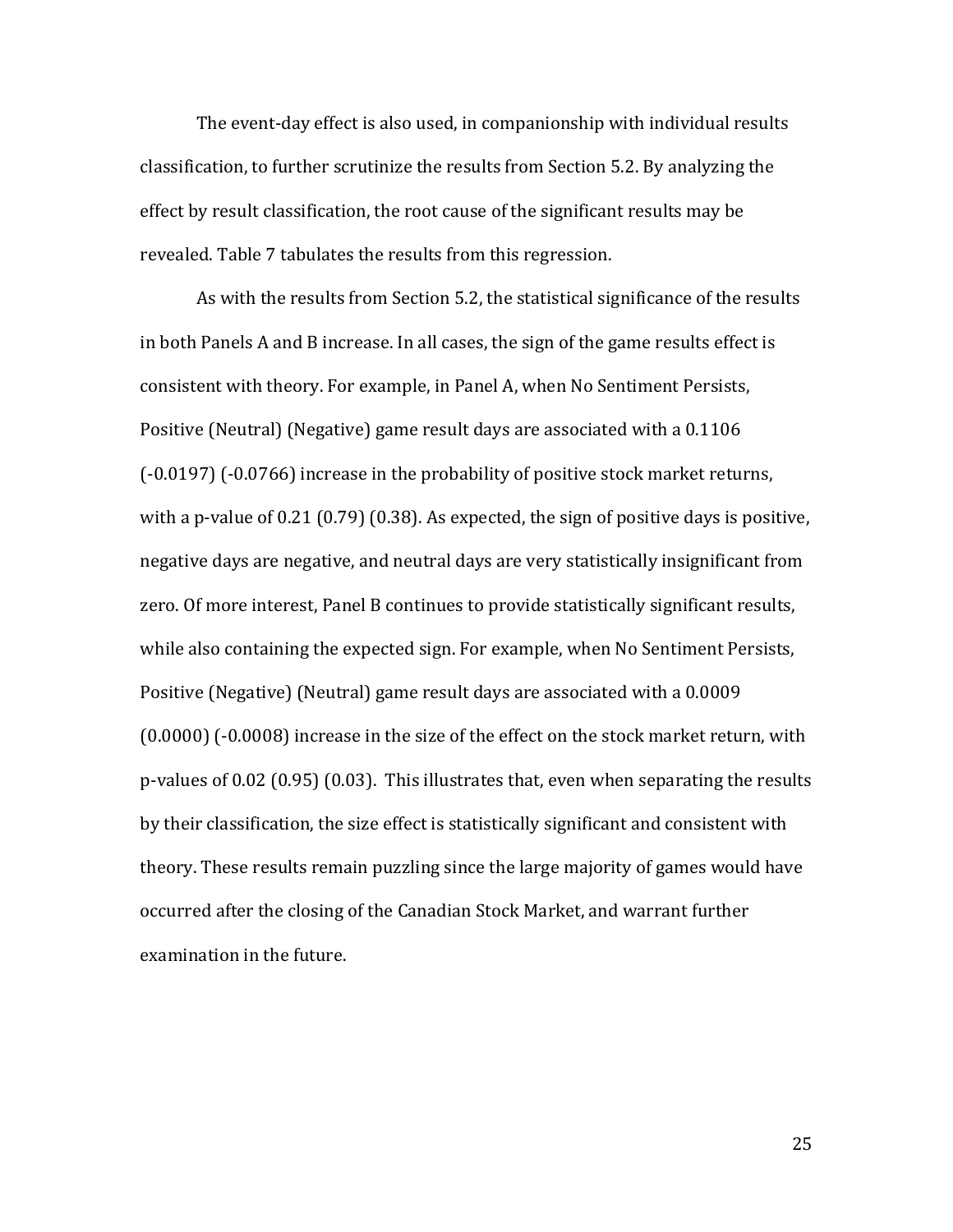|                                 | <b>Sentiment Persists</b> |           |           | No Sentiment Persists |           |           |
|---------------------------------|---------------------------|-----------|-----------|-----------------------|-----------|-----------|
| <b>Independent Variable</b>     | Positive                  | Neutral   | Negative  | Positive              | Neutral   | Negative  |
| Panel A: Sign of market return  |                           |           |           |                       |           |           |
| Intercept                       | $-0.8121$                 | $-0.7965$ | $-0.7912$ | $-0.8196$             | $-0.7886$ | $-0.7868$ |
|                                 | (0.00)                    | (0.00)    | (0.00)    | (0.00)                | (0.00)    | (0.00)    |
| World Stock Return              | 47.2541                   | 47.3770   | 47.3185   | 47.1844               | 47.3496   | 47.3746   |
|                                 | (0.00)                    | (0.00)    | (0.00)    | (0.00)                | (0.00)    | (0.00)    |
| CDN-US 10-year interest rate    | $-0.3242$                 | $-0.3330$ | $-0.3460$ | $-0.3149$             | $-0.3287$ | $-0.3503$ |
| differential                    | (0.04)                    | (0.04)    | (0.03)    | (0.05)                | (0.04)    | (0.03)    |
| Ivey Purchasing Managers' Index | 0.7063                    | 0.7008    | 0.6947    | 0.7104                | 0.7009    | 0.7018    |
|                                 | (0.54)                    | (0.54)    | (0.54)    | (0.53)                | (0.54)    | (0.54)    |
| Canadian game result variable   | 0.0642                    | $-0.0078$ | $-0.0475$ | 0.1106                | $-0.0197$ | $-0.0766$ |
|                                 | (0.46)                    | (0.91)    | (0.57)    | (0.21)                | (0.79)    | (0.38)    |
| Model x2                        | 198.21                    | 197.69    | 198.00    | 199.25                | 197.75    | 198.450   |
|                                 | (0.00)                    | (0.00)    | (0.00)    | (0.00)                | (0.00)    | (0.00)    |
| Panel B: Size of market return  |                           |           |           |                       |           |           |
| Intercept                       | $-0.0002$                 | $-0.0001$ | 0.0001    | $-0.0002$             | $-0.0001$ | 0.0001    |
|                                 | (0.18)                    | (0.52)    | (0.57)    | (0.17)                | (0.69)    | (0.67)    |
| World Stock Return              | 0.6409                    | 0.6425    | 0.6422    | 0.6407                | 0.6424    | 0.6424    |
|                                 | (0.00)                    | (0.00)    | (0.00)    | (0.00)                | (0.00)    | (0.00)    |
| CDN-US 10-year interest rate    | 0.0000                    | $-0.0002$ | $-0.0003$ | 0.0000                | $-0.0001$ | $-0.0003$ |
| differential                    | (1.00)                    | (0.77)    | (0.63)    | (1.00)                | (0.82)    | (0.66)    |
| Ivey Purchasing Managers' Index | 0.0077                    | 0.0074    | 0.0075    | 0.0077                | 0.0075    | 0.0076    |
|                                 | (0.10)                    | (0.11)    | (0.11)    | (0.10)                | (0.11)    | (0.11)    |
| Canadian game result variable   | 0.0008                    | 0.0001    | $-0.0008$ | 0.0009                | 0.0000    | $-0.0008$ |
|                                 | (0.03)                    | (0.71)    | (0.01)    | (0.02)                | (0.95)    | (0.03)    |
| Adjusted R2                     | 0.5927                    | 0.5914    | 0.5930    | 0.5929                | 0.5914    | 0.5927    |
| F-Stat                          | 548.20                    | 545.25    | 548.86    | 548.50                | 545.16    | (548.25)  |
|                                 | (0.00)                    | (0.00)    | (0.00)    | (0.00)                | (0.00)    | 0.000     |
|                                 |                           |           |           |                       |           |           |

Table 7. Individual Result Classification: Day Effect

Notes: Regression model and variables, aside from CDN game results, are the same as in Table 6. CDN game results are not lagged. P-values in parenthesis.

## **5.4. Lagged Stock Returns Controlled**

Boyle and Walter (2003) used only three control variables in an attempt to provide

explanatory power for their regression. To amplify the robustness of this study,

providing an extra control variable with high explanatory power could be beneficial.

In an effort to increase the explanatory power of this study's regression, lagged

stock returns will be included. The use of lagged stock returns is supported by the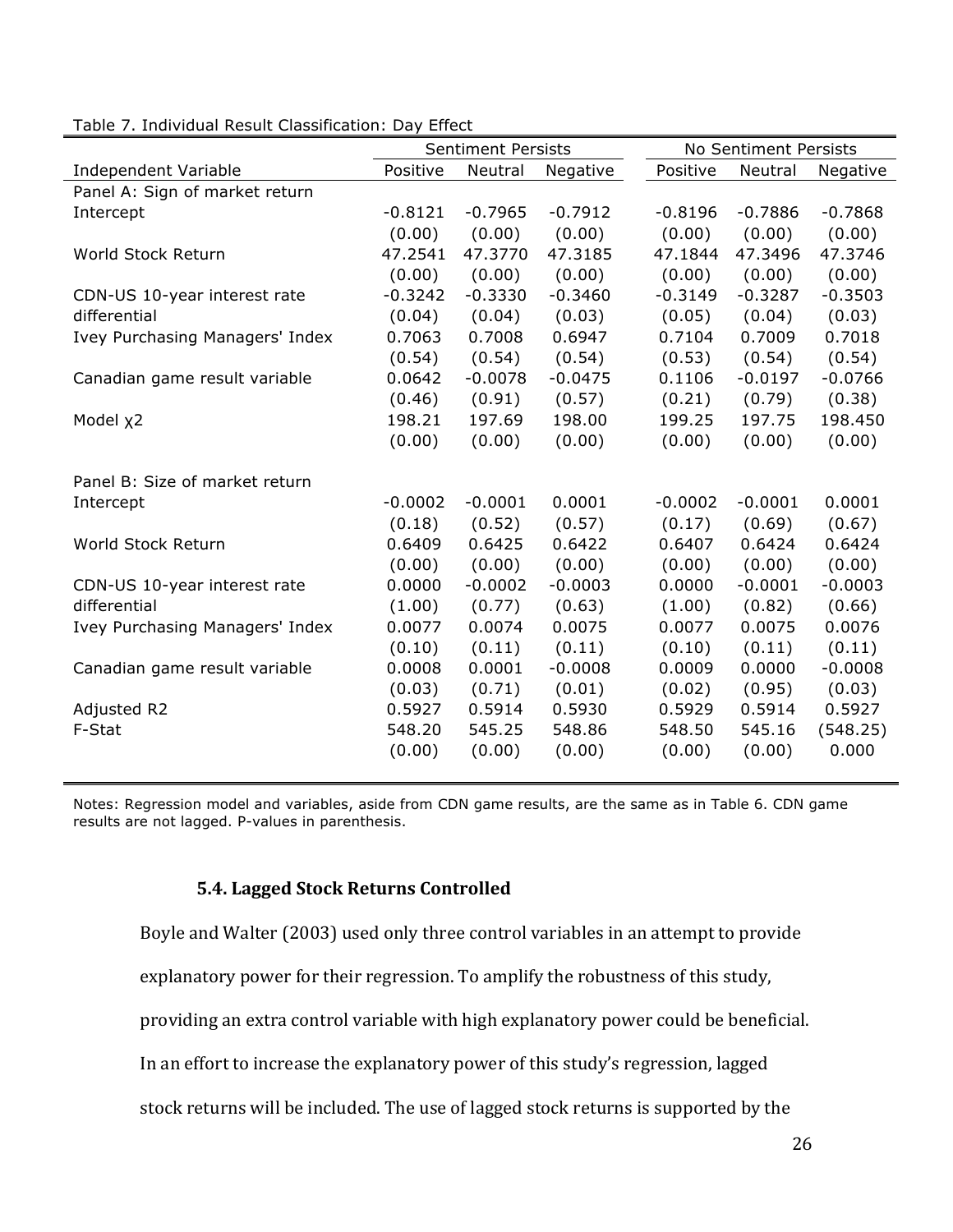theory that lagged stock returns is a good forecasting variable (Campbell, 1991). If this new control variable provides explanatory power, it may either increase or decrease the explanatory power of CDN game results, providing a clearer picture of the CDN game results effect on the CDN equity market. First, the new control variable is added to the primary regression. The results from this regression are found in Table 8.

When adding the lagged stock returns control variable, there is an increase in the adjusted R-squared for each regression by a small amount. As expected, the control variable has strong explanatory power for the size of the market effect but not the sign. For example, a one unit increase in lagged stock returns leads to a \$0.0527 increase in the size of the stock market returns with a confidence level of 99%, regardless of sentiment category. However, by including this new control variable, the CDN game results variable lost some explanatory power. Although its effect slightly increases for all regressions, the p-value decreases for the ratio regression when sentiment persists, and increased for all others. Despite including a new control variable, all regressions on CDN game variable remain statistically insignificant from zero.

Second, lagged stock returns are included in the same regression as in Section 5.3. These results are found in Table 9. As with Table 8, each regression in Table 9 has a higher adjusted R-squared. The lagged stock returns are also all significant at the 99% confidence level when looking at the size of the effect, with high explanatory power. When looking at the CDN game results effect on the size of the stock market returns, there is an increase in the effect of positive game results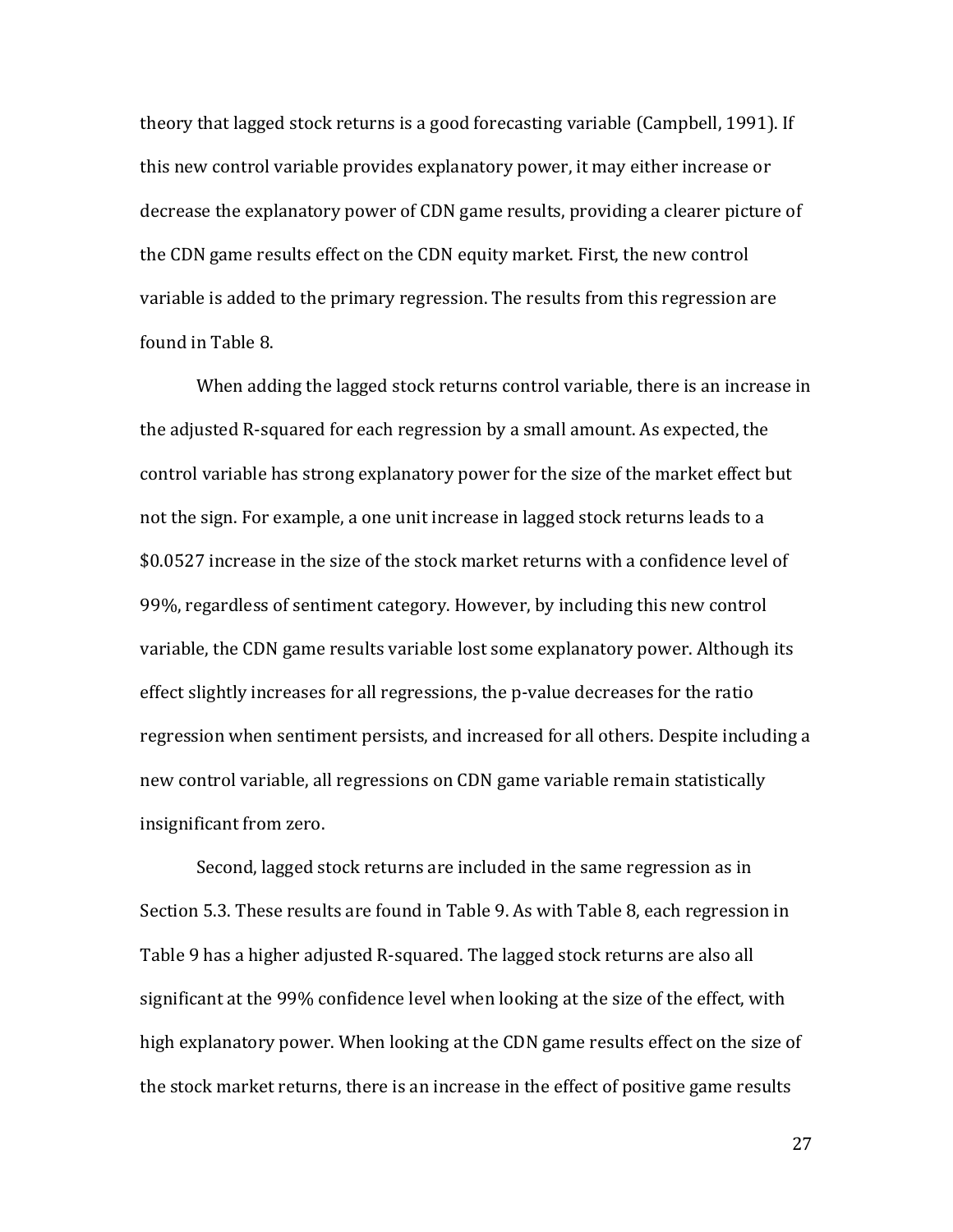|                                 |                       |                           | No Sentiment |           |  |
|---------------------------------|-----------------------|---------------------------|--------------|-----------|--|
|                                 |                       | <b>Sentiment Persists</b> | Persists     |           |  |
| Independent Variable            | Sign<br>Ratio<br>Sign |                           |              | Ratio     |  |
| Panel A: Sign of market return  |                       |                           |              |           |  |
| Intercept                       | $-0.7525$             | $-0.7549$                 | $-0.7525$    | $-0.7549$ |  |
|                                 | (0.00)                | (0.00)                    | (0.00)       | (0.00)    |  |
| World Stock Return              | 47.1402               | 47.1621                   | 47.1402      | 47.1621   |  |
|                                 | (0.00)                | (0.00)                    | (0.00)       | (0.00)    |  |
| CDN-US 10-year interest rate    | $-0.2475$             | $-0.2444$                 | $-0.2475$    | $-0.2444$ |  |
| differential                    | (0.16)                | (0.00)                    | (0.16)       | (0.17)    |  |
| Ivey Purchasing Managers' Index | 0.8574                | 0.8511                    | 0.8574       | 0.8511    |  |
|                                 | (0.47)                | (0.17)                    | (0.47)       | (0.47)    |  |
| Lagged Stock Returns            | 5.1081                | 5.1496                    | 5.1081       | 5.1496    |  |
|                                 | (0.23)                | (0.22)                    | (0.23)       | (0.22)    |  |
| Canadian game result variable   | 0.0098                | $-0.0078$                 | 0.0098       | $-0.0078$ |  |
|                                 | (0.87)                | (0.89)                    | (0.87)       | (0.89)    |  |
| Model x2                        | 155.76                | 155.76                    | 155.76       | 155.76    |  |
|                                 | (0.00)                | (0.00)                    | (0.00)       | (0.00)    |  |
| Panel B: Size of market return  |                       |                           |              |           |  |
| Intercept                       | $-0.0001$             | $-0.0001$                 | $-0.0001$    | $-0.0001$ |  |
|                                 | (0.61)                | (0.64)                    | (0.61)       | (0.64)    |  |
| World Stock Return              | 0.6375                | 0.6377                    | 0.6375       | 0.6377    |  |
|                                 | (0.00)                | (0.00)                    | (0.00)       | (0.00)    |  |
| CDN-US 10-year interest rate    | $-0.0002$             | $-0.0002$                 | $-0.0002$    | $-0.0002$ |  |
| differential                    | (0.75)                | (0.73)                    | (0.75)       | (0.73)    |  |
| Ivey Purchasing Managers' Index | 0.0057                | 0.0058                    | 0.0057       | 0.0058    |  |
|                                 | (0.25)                | (0.24)                    | (0.25)       | (0.24)    |  |
| Lagged Stock Return             | 0.0527                | 0.0539                    | 0.0527       | 0.0539    |  |
|                                 | (0.00)                | (0.00)                    | (0.00)       | (0.00)    |  |
| Canadian game result variable   | 0.0002                | 0.0000                    | 0.0002       | 0.0000    |  |
|                                 | (0.36)                | (0.86)                    | (0.36)       | (0.86)    |  |
| Adjusted R2                     | 0.595                 | 0.595                     | 0.595        | 0.595     |  |
| F-Stat                          | 348.47                | 348.07                    | 348.47       | 348.07    |  |
|                                 | (0.00)                | (0.00)                    | (0.00)       | (0.00)    |  |
|                                 |                       |                           |              |           |  |

## Table 8. Lagged Stock Return Control Regression

Notes: Regression model and variables are the same as in prior tables with the exception of a new variable; lagged stock return. Lagged stock return is explained in text, and is used in both Panels. P-values in parenthesis.

by a small amount, with similar p-values, regardless of sentiment category. When

looking at negative game outcomes, there are similar p-values and effects. All

changes are economically small. Neutral game results remain statistically

insignificant from zero. Overall, by adding the new control variable the entire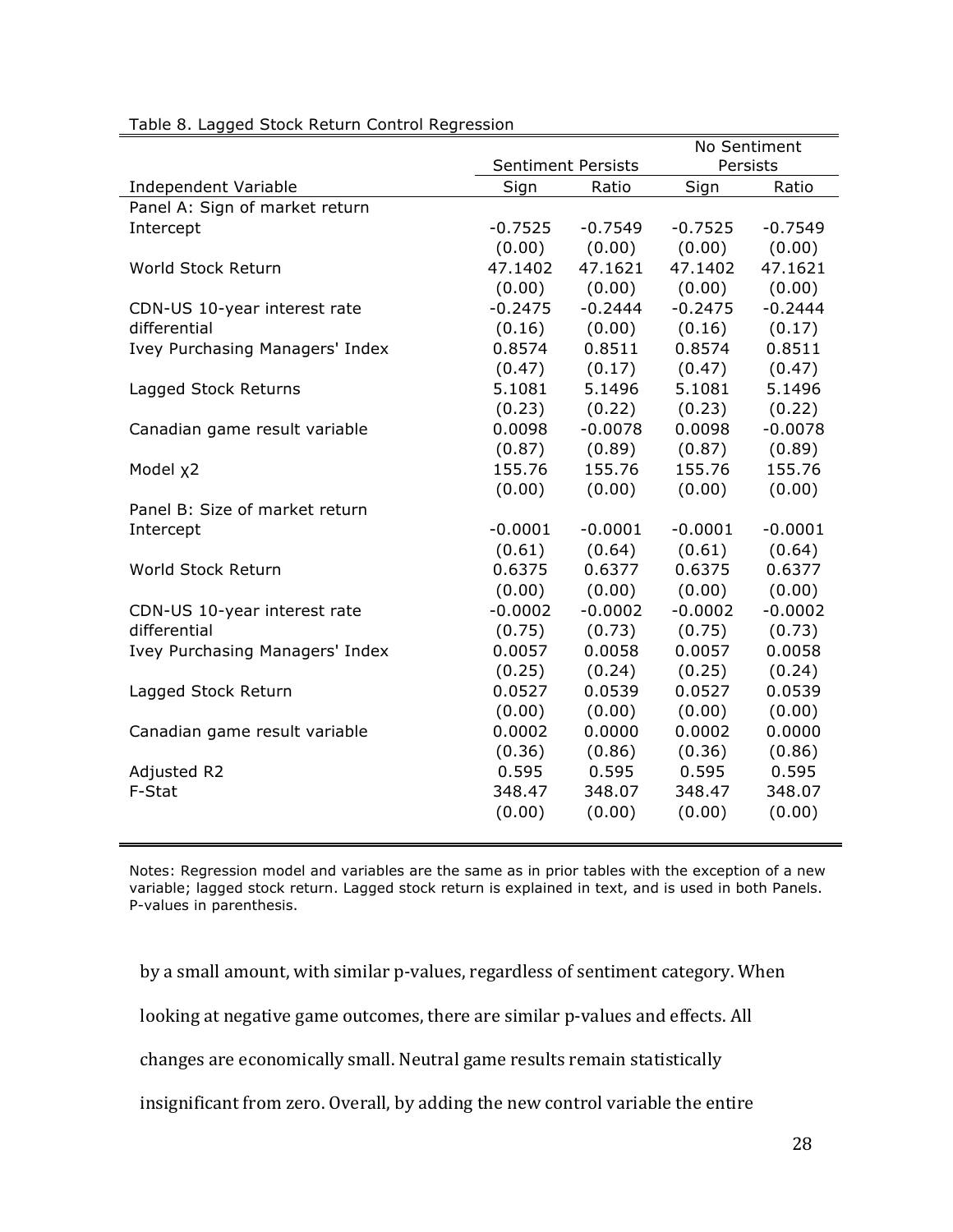regression can explain the CDN stock market returns with a little more accuracy,

positive games benefit from an economically small increase in explanatory power,

and negative games have an economically small decrease in explanatory power.

| sa Stock Retaill Collt. Sir marriagai Resaltoj Ba j |                     | <b>Sentiment Persists</b> |                     |                     | No Sentiment Persists |                     |  |  |
|-----------------------------------------------------|---------------------|---------------------------|---------------------|---------------------|-----------------------|---------------------|--|--|
| Independent Variable                                | Positive            | Neutral                   | Negative            | Positive            | Neutral               | Negative            |  |  |
| Panel A: Sign of market return                      |                     |                           |                     |                     |                       |                     |  |  |
| Intercept                                           | $-0.7678$           | $-0.7435$                 | $-0.7418$           | $-0.7678$           | $-0.7435$             | $-0.7418$           |  |  |
|                                                     | (0.00)              | (0.00)                    | (0.00)              | (0.00)              | (0.00)                | (0.00)              |  |  |
| World Stock Return                                  | 47.1092             | 47.1505                   | 47.1736             | 47.1092             | 47.1505               | 47.1736             |  |  |
|                                                     | (0.00)              | (0.00)                    | (0.00)              | (0.00)              | (0.00)                | (0.00)              |  |  |
| CDN-US 10-year interest rate                        | $-0.2335$           | $-0.2422$                 | $-0.2602$           | $-0.2335$           | $-0.2422$             | $-0.2602$           |  |  |
| differential                                        | (0.19)              | (0.18)                    | (0.14)              | (0.19)              | (0.18)                | (0.14)              |  |  |
| Ivey Purchasing Managers' Index                     | 0.8682              | 0.8611                    | 0.8698              | 0.8682              | 0.8611                | 0.8698              |  |  |
|                                                     | (0.46)              | (0.47)                    | (0.46)              | (0.46)              | (0.47)                | (0.46)              |  |  |
| Lagged Stock Returns                                | 5.2631              | 5.1644                    | 5.2549              | 5.2631              | 5.1644                | 5.2549              |  |  |
|                                                     | (0.21)              | (0.22)                    | (0.21)              | (0.21)              | (0.22)                | (0.21)              |  |  |
| Canadian game result variable                       | 0.0834              | $-0.0151$                 | $-0.0569$           | 0.0834              | $-0.0151$             | $-0.0569$           |  |  |
|                                                     | (0.39)              | (0.85)                    | (0.55)              | (0.39)              | (0.85)                | (0.55)              |  |  |
| Model x2                                            | 156.47              | 155.78                    | 156.10              | 156.47              | 155.78                | 156.100             |  |  |
|                                                     | (0.00)              | (0.00)                    | (0.00)              | (0.00)              | (0.00)                | (0.00)              |  |  |
|                                                     |                     |                           |                     |                     |                       |                     |  |  |
| Panel B: Size of market return                      |                     |                           |                     |                     |                       |                     |  |  |
| Intercept                                           | $-0.0002$           | $-0.0001$                 | 0.0001              | $-0.0002$           | $-0.0001$             | 0.0001              |  |  |
|                                                     | (0.16)              | (0.76)                    | (0.72)              | (0.16)              | (0.76)                | (0.72)              |  |  |
| World Stock Return                                  | 0.6358              | 0.6376                    | 0.6375              | 0.6358              | 0.6376                | 0.6375              |  |  |
|                                                     | (0.00)<br>$-0.0001$ | (0.00)<br>$-0.0002$       | (0.00)<br>$-0.0004$ | (0.00)<br>$-0.0001$ | (0.00)<br>$-0.0002$   | (0.00)<br>$-0.0004$ |  |  |
| CDN-US 10-year interest rate<br>differential        | (0.92)              | (0.76)                    | (0.60)              | (0.92)              | (0.76)                | (0.60)              |  |  |
| Ivey Purchasing Managers' Index                     | 0.0060              | 0.0057                    | 0.0060              | 0.0060              | 0.0057                | 0.0060              |  |  |
|                                                     |                     | (0.25)                    | (0.23)              |                     | (0.25)                | (0.23)              |  |  |
|                                                     | (0.23)<br>0.0546    | 0.0538                    | 0.0542              | (0.23)<br>0.0546    | 0.0538                | 0.0542              |  |  |
| Lagged Stock Return                                 | (0.00)              | (0.00)                    | (0.00)              | (0.00)              | (0.00)                | (0.00)              |  |  |
| Canadian game result variable                       | 0.0009              | 0.0000                    | $-0.0008$           | 0.0009              | 0.0000                | $-0.0008$           |  |  |
|                                                     | (0.02)              | (0.95)                    | (0.04)              | (0.02)              | (0.95)                | (0.04)              |  |  |
| Adjusted R2                                         | 0.5966              | 0.5948                    | 0.5963              | 0.5966              | 0.5948                | 0.5963              |  |  |
| F-Stat                                              | 350.66              | 348.05                    | 350.16              | 350.66              | 348.05                | (350.16)            |  |  |
|                                                     | (0.00)              | (0.00)                    | (0.00)              | (0.00)              | (0.00)                | 0.000               |  |  |
|                                                     |                     |                           |                     |                     |                       |                     |  |  |

Table 9. Lagged Stock Return Control: Individual Results/Day Effect

Notes: Regression model and variables are the same as in Table 8. No lag effect on CDN game results. P-values in parenthesis.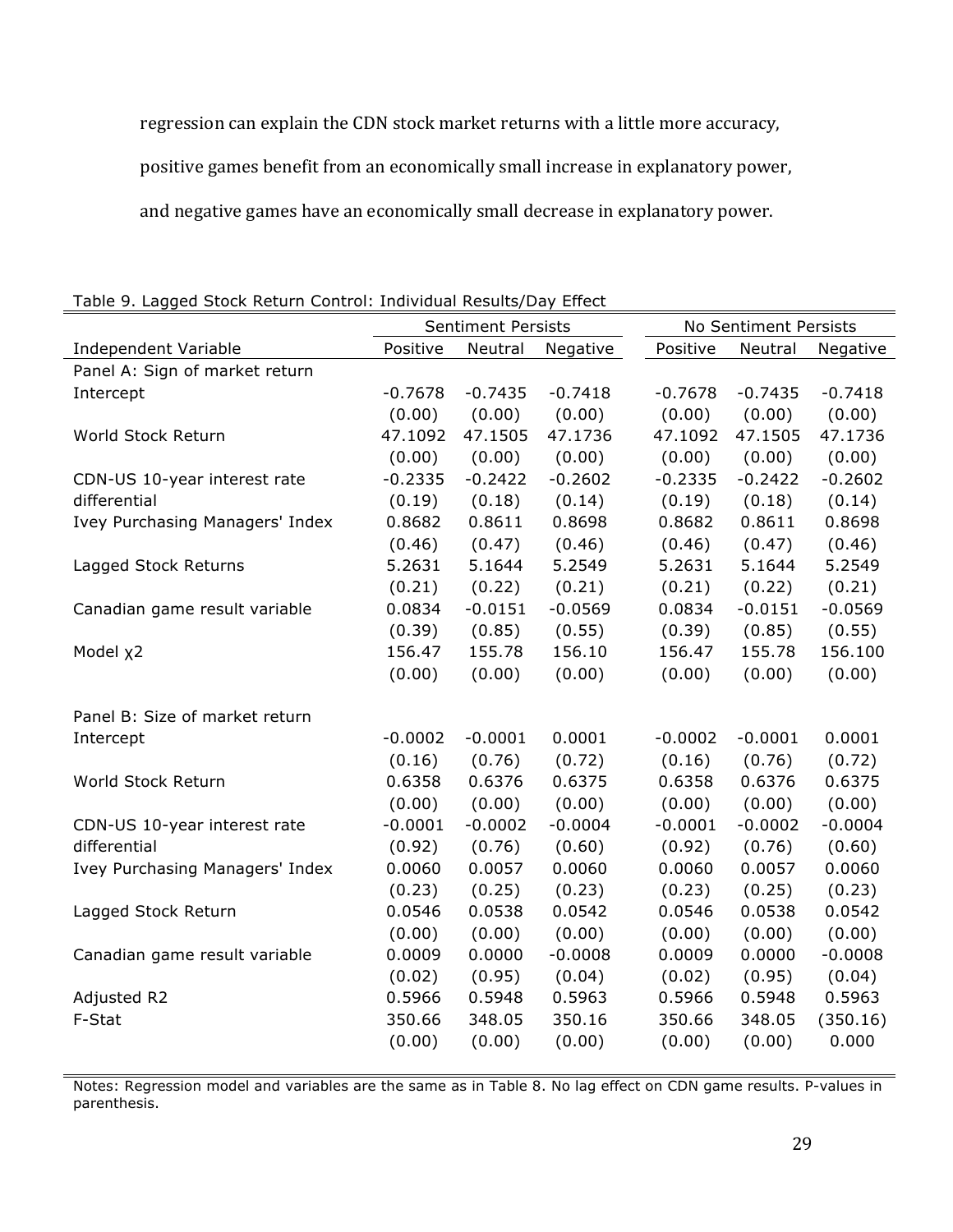#### **6. Conclusions**

The research conducted in this paper concentrates on a specific topic of behavioral finance that attempts to use sporting results as a potential explanatory factor that drives stock market performance. Previous research in this area has focused on the effect of football on European and New Zealand markets, and, to my knowledge, no study has examined the effect of sporting events on the Canadian market. Focusing on ice hockey, the empirical results show that there is a positive association between positive stock market returns and positive Canadian NHL game results. There is, however, only statistical significance found when the lag effect is dropped, which is inconsistent with theory. The lag effect outcome being statistically insignificant from zero is consistent with the efficient market hypothesis, as well as consistent with the findings of Boyle and Walter (2003). The authors argued that while the effects of sporting event results can cause a more powerful reaction than weather or time changes, the greater awareness of this effect makes it easier to counter and may cause weaker investor reaction. The authors succinctly explain "that while investors are susceptible to impersonal events that have a general effect on mood, they appear able to rationally discount shocks to confidence and self-esteem when the source of these shocks is easily recognizable" (Boyle and Walter, 2003). The significant findings when dropping the lag effect are puzzling, as they should not impact the Canadian stock market returns due to the stock market closing before the event. Lagged Canadian stock market returns are included in additional tests and prove to have strong explanatory power, but have a very economically small affect on the CDN game results variable in the model.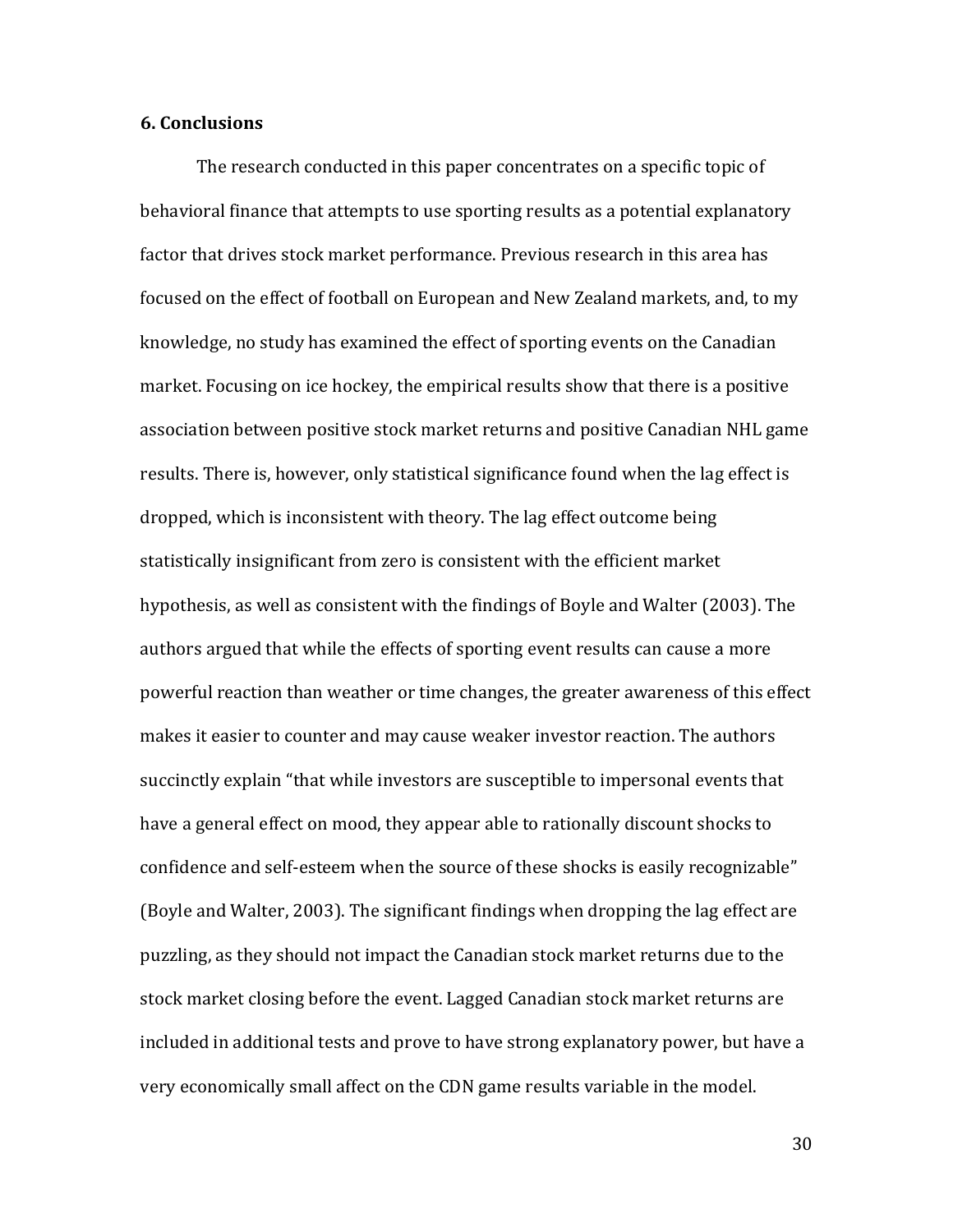Future research in this field could focus on finding the causality of the statistically significant results discovered when dropping the lag effect on the game results variable. It could also focus on expanding the analysis to other markets and sporting events or to examine intra-day market data in an attempt to capture a potential short-lived effect that wouldn't be captured in daily data.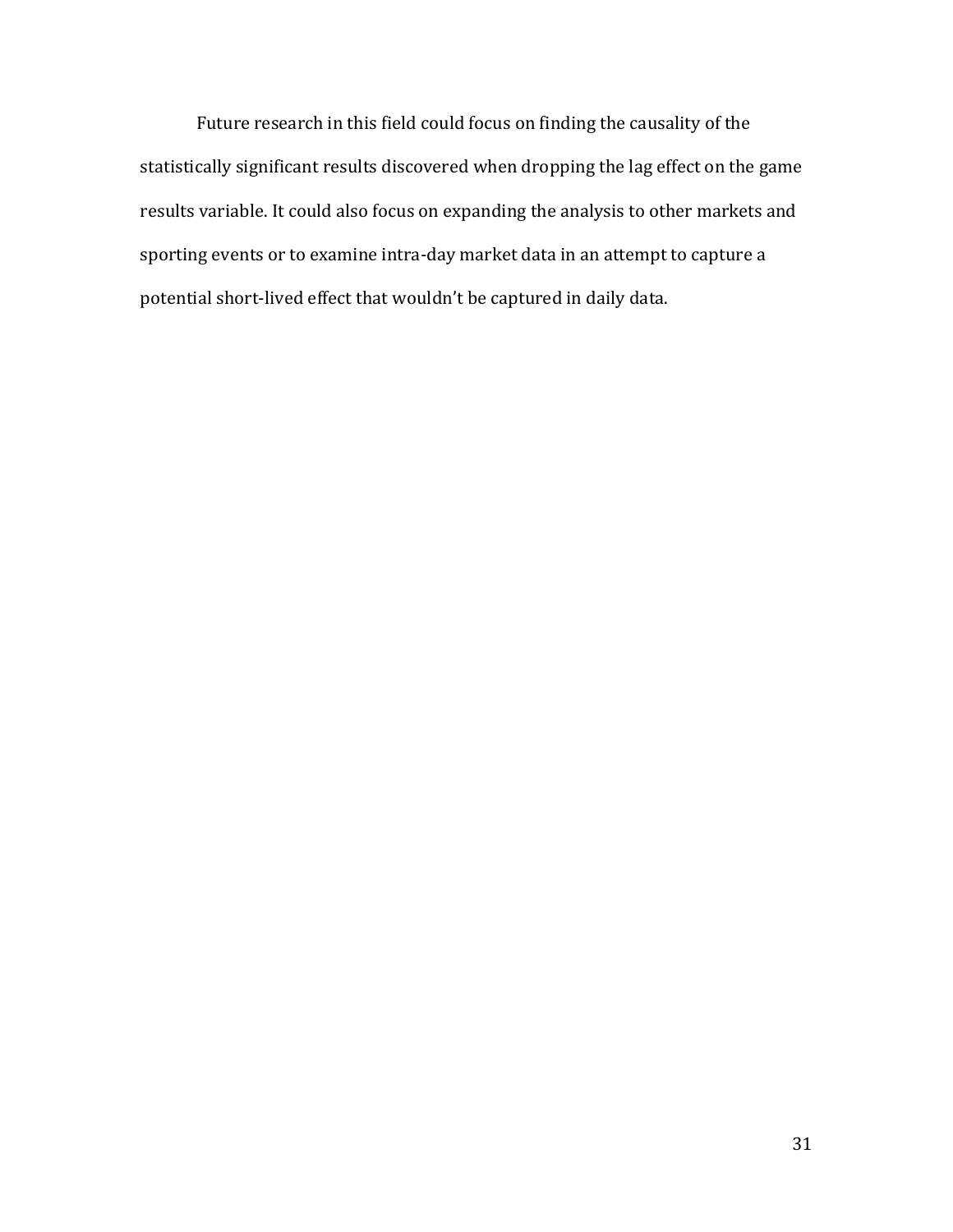## **Endnotes:**

1. Boyle and Walter (2003) also used daily data, but only as a robustness check, since there would not have been a lot of observations for their results. They did not find significant results.

2. This study also tried the PMI as reported. The PMI began as an unadjusted figure, and in February of 2011, changed to a seasonally adjusted PMI. Using this figure did not result in any significant difference, and is omitted.

3. Boyle and Walter (2003) also tried classifying days with the win/loss total. This method was also used in this study, although it produced insignificant results, and is thus omitted.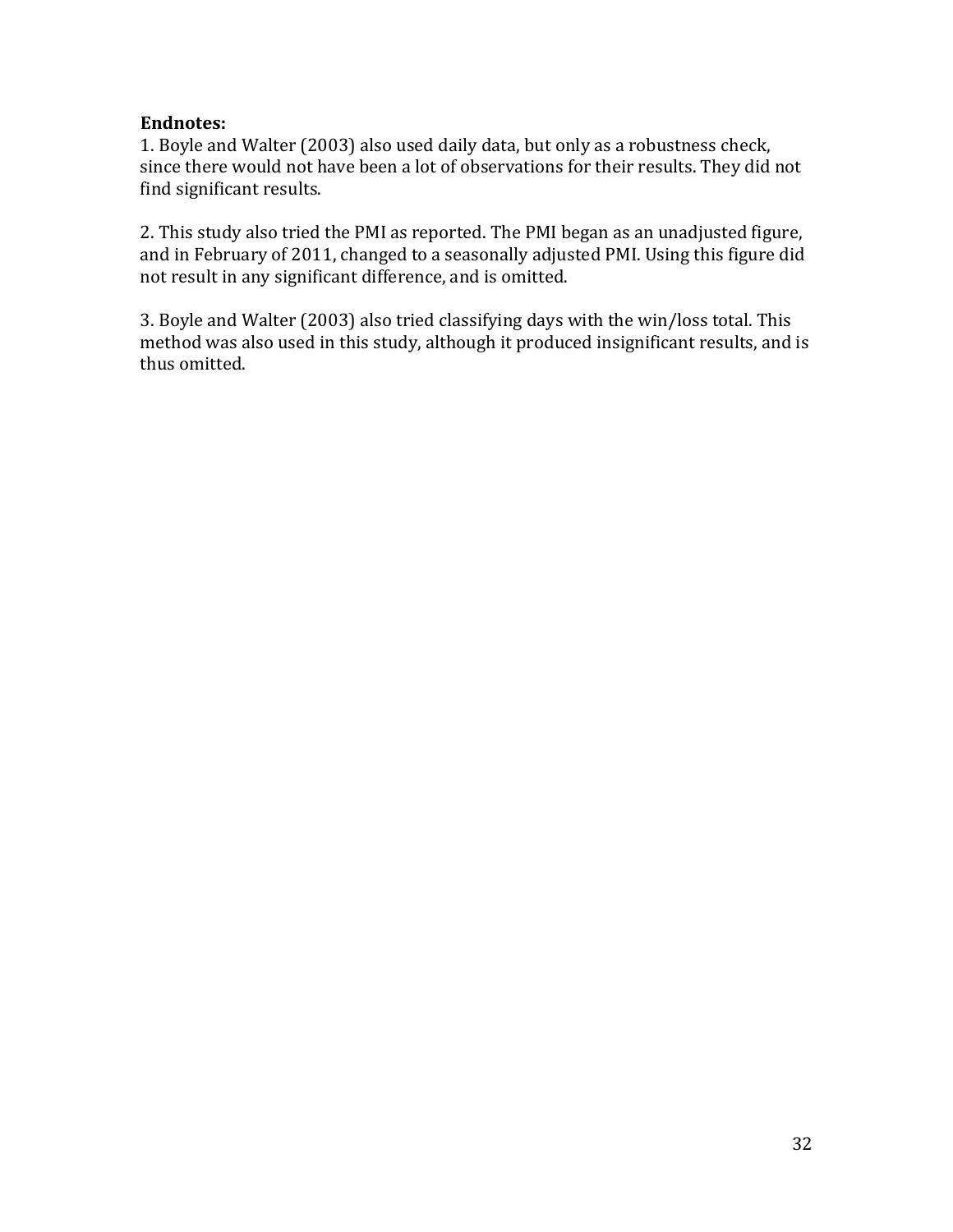### **References:**

- Boyle, Glenn, and Brett Walter, 2003, Reflected glory and failure: International sporting success and the stock market, *Applied Financial Economics* 13.3, 225-235.
- Boidoa, Claudio and Antonio Fasanob, 2007, Football and mood in Italian stock exchange, *Journal of Economic Literature*, 14, 1-27.
- Campbell, John Y., 1991, A variance decomposition for stock returns, *Economic Journal* 101, 405, 157-179
- Edmans, Alex, Diego Garcia, and Øyvind Norli, 2007, Sports sentiment and stock returns, *The Journal of Finance* 62.4, 1967-1998.
- Fama, Eugene F., 1991, Efficient Capital Markets: II, *The Journal of Finance*, 46, 5, 1575-1617
- Hendry, Scott and Michael R. King, 2004, The Efficiency of Canadian Capital Markets: Some Bank of Canada Research, Bank of Canada Review.
- Hirt, Edward R., Dolf Zillman, Grant A. Erikson and Chris Kennedy, 1992, Costs and benefits of allegiance: Changes in fan's self-ascribed competencies after team victory versus defeat, *Journal of Personality and Social Psychology*, 63, 724- 738.
- Kamstra, Mark J., Lisa A. Kramers and Maurice D. Levi, 2000, Losing Sleep at the market: The daylight saving anomaly, American Economic Review, 90, 1005-1011.
- Kindleberger, Charles P., and Robert Z. Aliber, 2011, Manias, panics and crashes: a history of financial crises, *Palgrave Macmillan*.
- Robidoux, Michael A, 2002, Imagining a Canadian Identity through Sport: A Historical Interpretation of Lacrosse and Hockey, *The Journal of American Folklore*, 115, 456, 209-225
- Saunders, Edward M., 1993, Stock Prices and Wall Street Weather, *The American Economic Review*, 83, 5, 1337-1345.
- Sloan, Lloyd Reynolds, Sports, games, and play: Social and psychological viewpoints. Second edition. 1989. Psychology Press, 176-226.
- Statman, Meir., 1999, Behavioral finance: Past battles and future engagements, *Financial Analysts Journal,* 55.6, 18-27.